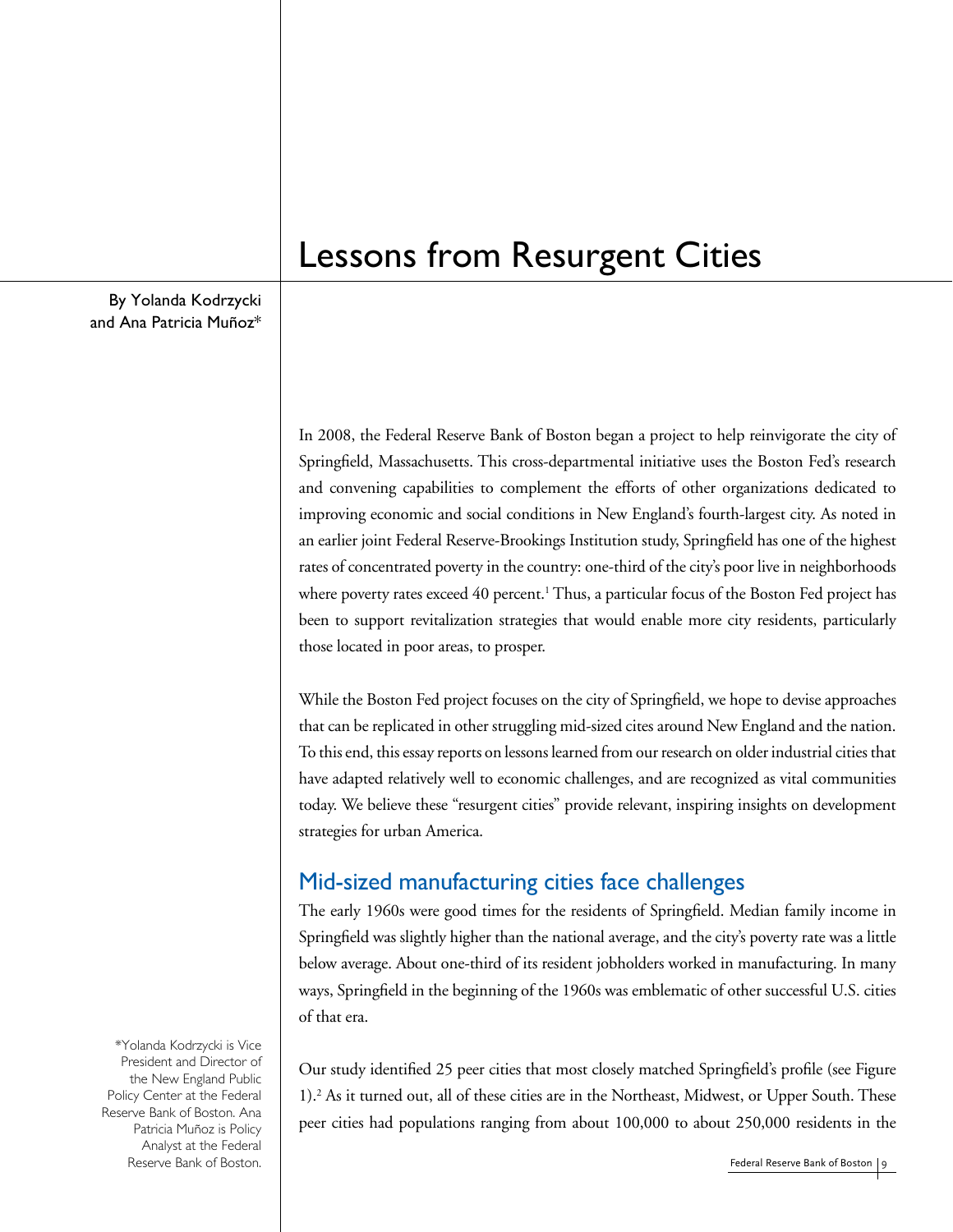

period from 1960 to 1980, although a few started with larger populations in 1960 before shrinking in size. Their manufacturing employment shares in 1960 ranged from 30 percent to just over 50 percent. Like Springfield, each of the peer cities has remained the primary urban center of its respective metropolitan area. Thus, in addition to bearing responsibility for the well-being of their own residents, these cities continue to provide job opportunities, medical care, higher education resources, and a range of other services and amenities for the residents of the surrounding region.

We identified 10 cities (out of these 25) that have done substantially better than the others. These "resurgent cities" are Evansville (IN), Fort Wayne (IN), Grand Rapids (MI), Greensboro (NC), Jersey City (NJ), New Haven (CT), Peoria (IL), Providence (RI), Winston-Salem (NC), and Worcester (MA). Among the indicators we used to make this identification are family income, poverty rates, population trends, and reputation among economic development experts (see Table 1 and "Recognition of Resurgence" box).

The 10 resurgent cities have a number of factors in common. First, although they have fared considerably better than their peers, their economic performance over the past five decades has not been as strong as that of the national economy. In 1960,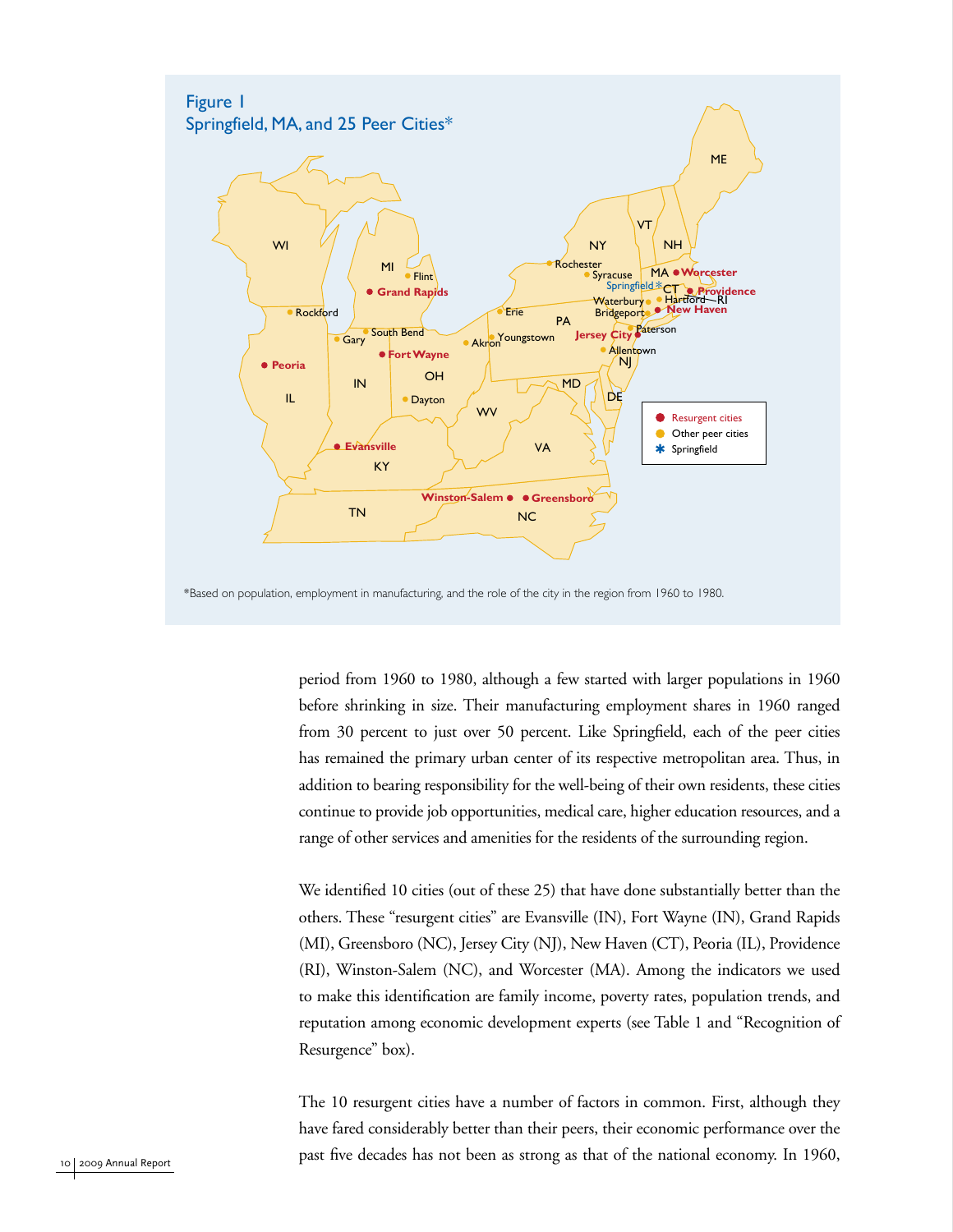

Downtown, Providence, RI

# Recognition of Resurgence

Resurgent cities have received nationwide recognition for their individual programs and for their overall revitalization process. One of the most important recognitions is the All-America City Award, a program of the National Civic League that recognizes communities whose citizens work together to identify and tackle community-wide challenges and achieve uncommon results. In the past two decades, Evansville, Fort Wayne, Grand Rapids, Greensboro, New Haven, Providence, Winston-Salem, and Worcester have been among the winners or finalists of this award. In fact, Fort Wayne has been named an All-America City three times, most recently in 2009. Among other initiatives, the latest award recognized the establishment of the Refugee Resource Center to provide services to the city's burgeoning immigrant and refugee population. Funded in part by a federal government grant, the center helps new residents of Fort Wayne learn English and other skills, and gain access to health care and employment.

The range of honors awarded to Winston-Salem over the past decade illustrates the extent of the city's transformation since being known primarily as the center of the U.S. cigarette industry. In 2004, Partners for Livable Communities selected Winston-Salem as one of the 30 "Most Livable Communities," based on its "creativity and ability to prepare for the new economy."7 Winston-Salem was also named one of the world's "Most Intelligent Communities" in 2008, in a list drawn up by the Intelligent Community Forum.<sup>8</sup> In 2006, the city was included among "America's 50 Hottest Cities" for business relocation or expansion,9 and in 2009 *Forbes Magazine* ranked the Winston-Salem metropolitan area as the 18th-best place in the United States for business and careers.

In the past two decades, Evansville, Fort Wayne, Grand Rapids, Greensboro, New Haven, Providence, Winston-Salem, and Worcester have been among the winners or finalists of this award.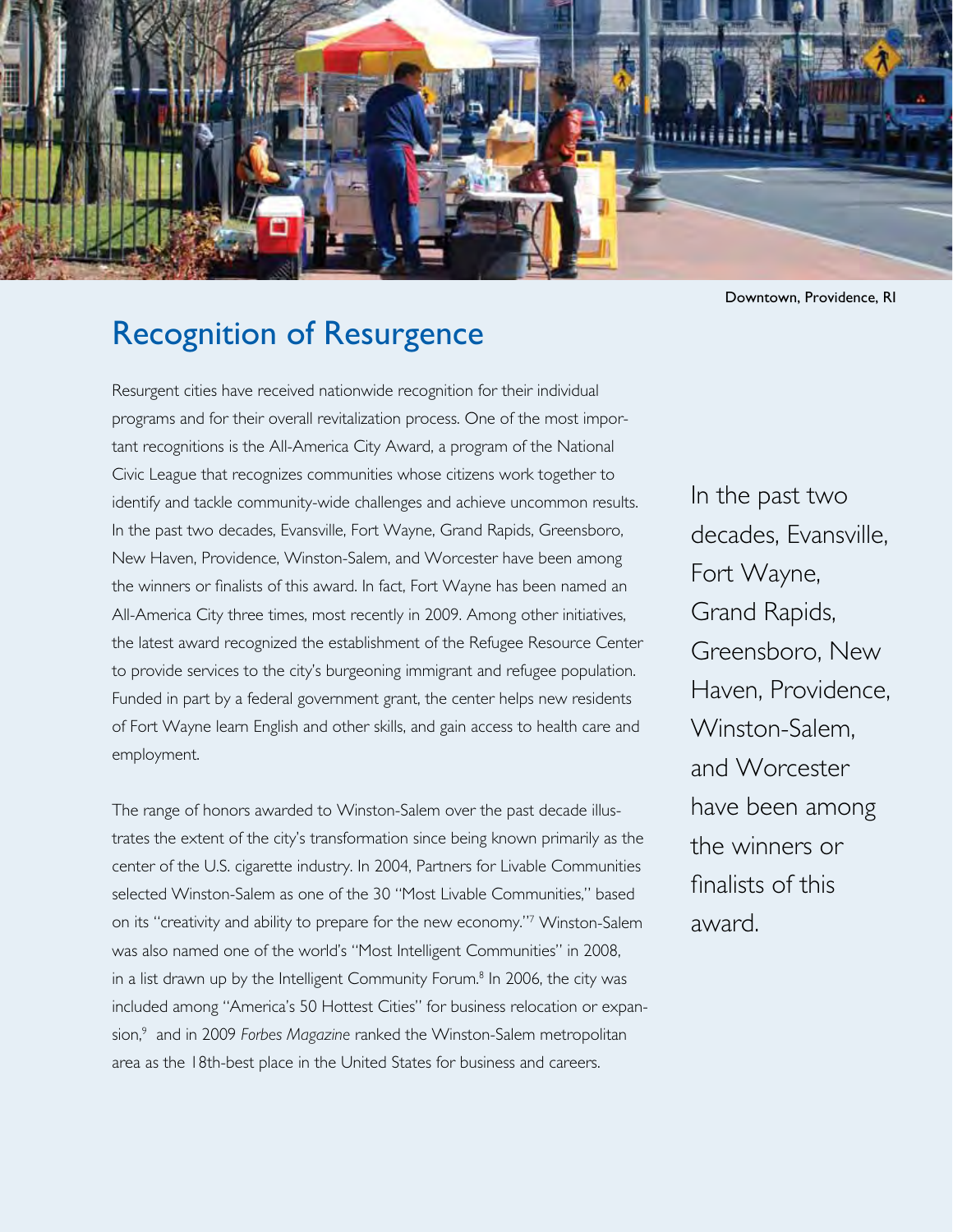### Table 1 Key Economic Indicators, 1960, 1980, and 2005–07 *Springfield, Peer Cities, and U.S. Total*

|                         | Median Family Income   |         |              | Population Poverty Rate | Population              |         |
|-------------------------|------------------------|---------|--------------|-------------------------|-------------------------|---------|
|                         | 1960                   | 2005-07 | 1980         | 2005-07                 | 1960                    | 2005-07 |
|                         | Percent of U.S. median |         |              | Percent                 | In thousands            |         |
| <b>Resurgent Cities</b> |                        |         |              |                         |                         |         |
| Evansville              | 93.6                   | 76.9    | 12.2         | 17.8                    | 142                     | $ $  4  |
| Fort Wayne              | 114.7                  | 89.4    | $ $   $ $ .0 | 13.9                    | 162                     | 250     |
| Grand Rapids            | 107.2                  | 75.2    | 13.5         | 21.9                    | 177                     | 194     |
| Greensboro              | 103.3                  | 87.8    | 12.8         | 18.7                    | 120                     | 237     |
| Jersey City             | 105.1                  | 80.1    | 21.2         | 17.4                    | 276                     | 235     |
| New Haven               | 103.6                  | 71.9    | 23.2         | 24.0                    | 152                     | 124     |
| Peoria                  | 105.3                  | 90.7    | 12.3         | 16.9                    | 103                     | $\Box$  |
| Providence              | 89.6                   | 70.2    | 20.4         | 27.2                    | 207                     | 170     |
| Winston-Salem           | 93.9                   | 85.6    | 16.4         | 18.6                    | $\vert \ \vert \ \vert$ | 214     |
| Worcester               | 102.5                  | 92.4    | 14.4         | 18.3                    | 187                     | 166     |
| Springfield             | 105.9                  | 65.2    | 17.8         | 27.7                    | 174                     | 48      |
| Peer City Averages      |                        |         |              |                         |                         |         |
| All cities              | 105.3                  | 71.1    | 16.7         | 23.6                    | 174                     | 49      |
| Resurgent cities        | 101.9                  | 82.0    | 15.7         | 19.5                    | 164                     | 8       |
| Other peer cities       | 109.1                  | 64.3    | 17.3         | 26.1                    | 180                     | 128     |
| U.S. total              | 100                    | 100     | 11.7         | 13.3                    | $179*$                  | 299*    |

Source: U.S. Bureau of the Census. County and City Data Book (1960), American Community Survey (2005–2007). \*In millions

> average median family income in the 10 resurgent cities was \$5,700, similar to the U.S. figure. In 2005–07, their average median family income of \$50,000 was only 82 percent of the U.S. median (see Figure 2). Similarly, the average population poverty rate deteriorated from 16 percent in 1980 to 19 percent in 2005–07; this latter reading was six percentage points higher than the U.S. average (see Figure 3). Thus, as U.S. economic activity has decentralized since around 1960, middle- and higher-earning families increasingly have tended to live in the suburbs. Even the relatively successful cities have had to cope with the challenges of being home to poorer populations than was the case in the past.

> Second, most of the resurgent cities have also undergone deep changes in the racial and ethnic make-up of their populations. In 1960, as a group, the resurgent cities were not very different from the nation. On average, whites comprised 87 percent of city populations, compared with 89 percent of the national population. Now, however,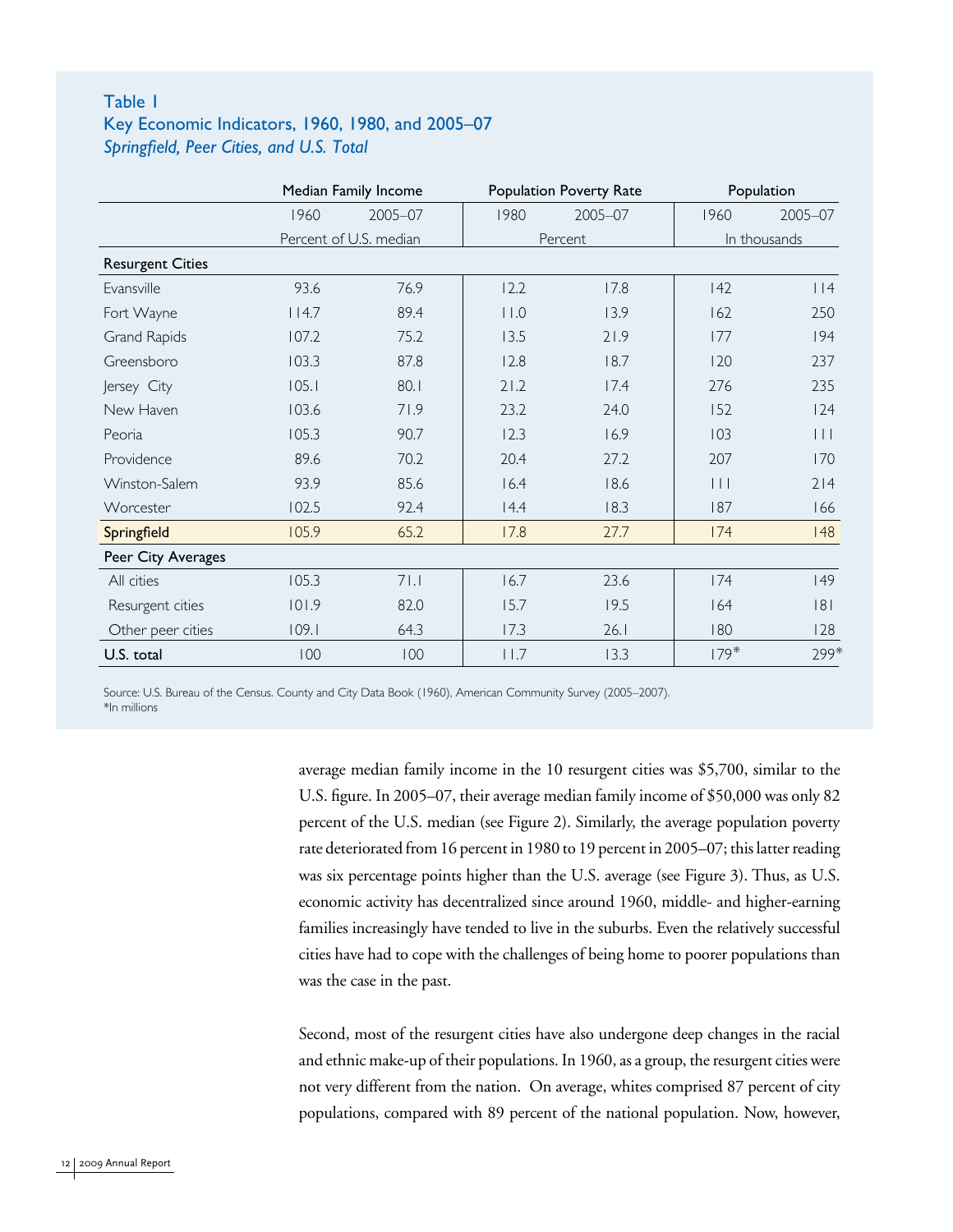resurgent city populations are, on average, more racially mixed than many other parts of the United States. As of 2005–07, the average city in the resurgent group was 62 percent white, and two of the resurgent cities—Jersey City and New Haven went from being over 85 percent white in 1960 to having nonwhite majorities in 2005–07. The mix for the nation in 2005–07 was 76 percent white and 24 percent other race categories (see Table 2). Hispanics have increased as a share of resurgent city populations from an average of 4 percent in 1980 to 15 percent in 2005–07, similar to their nationwide share. Providence's population was 6 percent Hispanic in 1980, and then skyrocketed to 36 percent in 2005–07, the highest share among the resurgent cities (see Table 3).

Transitioning away from a manufacturing-oriented economy has posed major challenges. Nationally, the share of manufacturing jobs has decreased dramatically since the early 1960s and, in fact, the total *number* of people employed in the U.S. manufacturing sector is lower now than it was then. In addition, manufacturing work has shifted increasingly to suburban areas, making it that much harder for city residents to access these jobs. A third common factor for the resurgent cities is that, by 1960, each of them already had a nonmanufacturing job base that offered development potential. In Evansville and Greensboro, for example, about 70 percent of employed residents worked outside of manufacturing in 1960. By contrast, none of the cities where over 40 percent of employed residents had manufacturing jobs in 1960 has yet managed to achieve resurgent status (Figure 4).<sup>3</sup>

The declining dependence on manufacturing over time is striking. On average, only about 14 percent of the residents of resurgent cities were employed in the manufacturing sector in the mid-2000s (Table 4). A number of other industries were major employers of urban populations, especially retail trade, education, and leisure and hospitality. In fact, industry diversification has become the norm both in resurgent and in the remaining peer cities.

A final observation is that economic resurgence has been only weakly linked to geography. States such as Connecticut, Massachusetts, New Jersey, Indiana, Michigan, and Illinois each had both at least one resurgent city and at least one non-resurgent city. This pattern suggests that although statewide policies may have been a factor in easing economic adjustment, mid-sized cities ultimately played an important role in determining their own fates.

# Leadership and collaboration drive resurgence

Time and again, our examination of the resurgent cities' histories indicated that the resurgence involved *leadership* on the part of key institutions or individuals, along

Massachusetts College of Pharmacy and Health Sciences, Worcester, MA

Federal Reserve Bank of Boston 13

HEALT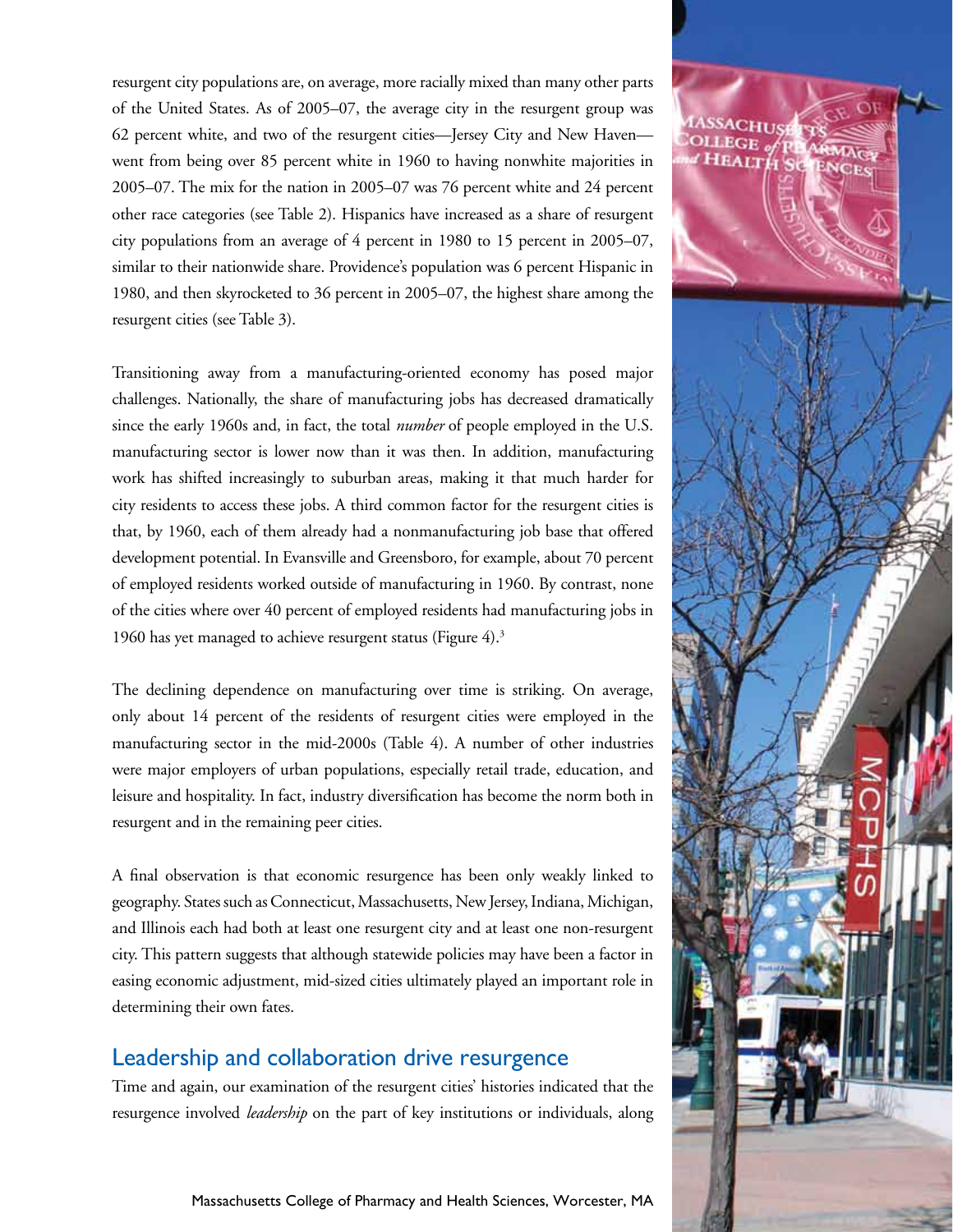



In some cases, the turnaround started with efforts on the part of the public sector, while in other cases nongovernmental institutions or even private developers were at the forefront.

Source: U.S. Bureau of the Census. County and City Data Book (1960), Decennial Census (1980 and 2000), American Community Survey (2005–2007).

with *collaboration* among the various constituencies with an interest in economic development. Initial leadership in these cities came from a variety of key institutions and individuals. In some cases, the turnaround started with efforts on the part of the public sector, while in other cases nongovernmental institutions or even private developers were at the forefront. In these success stories, the instigators of city revitalization recognized that it was in their own interest to prevent further deterioration in the local economy, and they took responsibility for bringing about improvement.

Regardless of who initiated the turnaround, economic redevelopment efforts spanned decades and involved collaborations among numerous organizations and sectors. Collaboration became necessary because economic transformation is complex, and because outsiders—such as state and national governments, foundations, and businesses that are potential sources of funding and jobs—often require proof of joint efforts in order to contribute to a city's development.

#### *Public sector leadership*

In some cities, revitalization stemmed from the mayor's leadership. However, ongoing commitments of business and nonprofit groups provided critical continuity as mayors changed. An interesting illustration is Providence. After World War II, the city fell into a downward spiral, losing population and jobs. In 1974, Vincent Cianci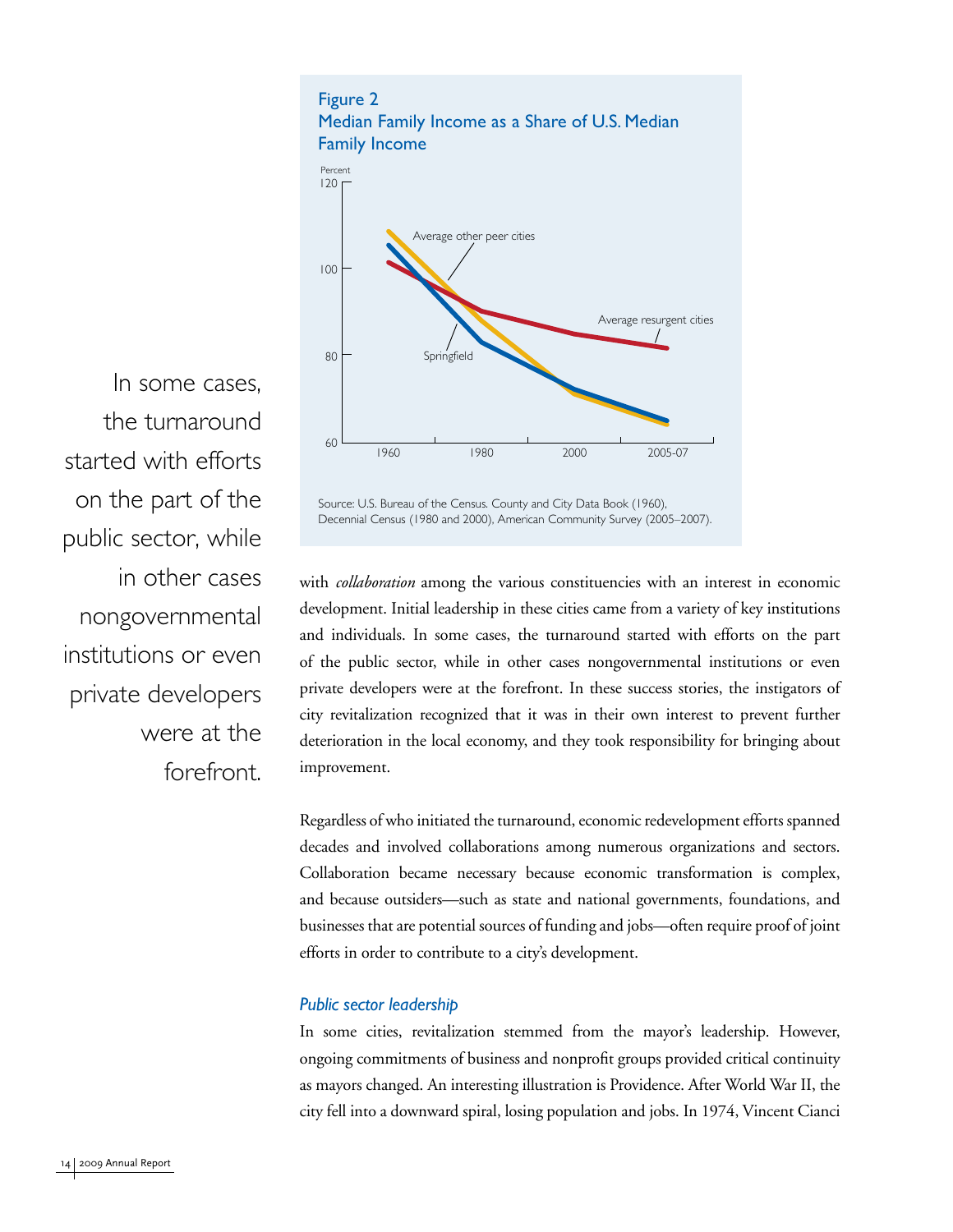

was elected mayor. Although controversial, Cianci brought energy and a strong presence to the city. Working with private partners, he led Providence in carrying out a series of ambitious projects that eventually enabled its successful promotion as the "Renaissance City." After a major personal scandal forced Cianci to leave office, a private-sector coalition—led by the Providence Foundation, the Greater Providence Chamber of Commerce, corporate leaders, and the Rhode Island Foundation—was instrumental in pursuing development initiatives. Collaboration between the public and private sectors was fundamental in completing long-range projects that were essential in reconnecting downtown to the rest of the city and in developing the waterfront. The projects included the relocation of railroad tracks running through the downtown and the removal of the so-called "widest bridge of the world"<sup>4</sup> that had obscured the two rivers crossing the city. Upon reelection as mayor in the mid-1990s, Cianci worked to establish tax incentives to attract artists to live downtown and a loan program to help in launching restaurants.

Evansville is another example of a mayor-initiated turnaround. Frank F. McDonald II, Evansville's mayor from 1959 to 1971, started his period in office by commissioning a study on the city's potential, and personally contacted businesses to persuade them to settle in Evansville. During this time, the city benefited from the construction of a civic center, federal buildings, a community center, and the state's first enclosed mall, as well as the beginnings of downtown renewal. These efforts were followed by the launching of an aggressive economic development program by the Metropolitan Evansville Chamber of Commerce in the 1980s, and more recently, by actions to develop technology-oriented businesses co-sponsored by the non-profit Innovation Pointe and the University of Southern Indiana.

#### *Private sector leadership*

While the revivals of Providence and Evansville arguably started in city halls, in other resurgent cities, businesses, philanthropists, and nonprofit organizations initiated the turnaround, and public officials joined the efforts later in the process. Located on Working with private partners, the mayor led Providence in carrying out a series of ambitious projects that eventually enabled its successful promotion as the "Renaissance City."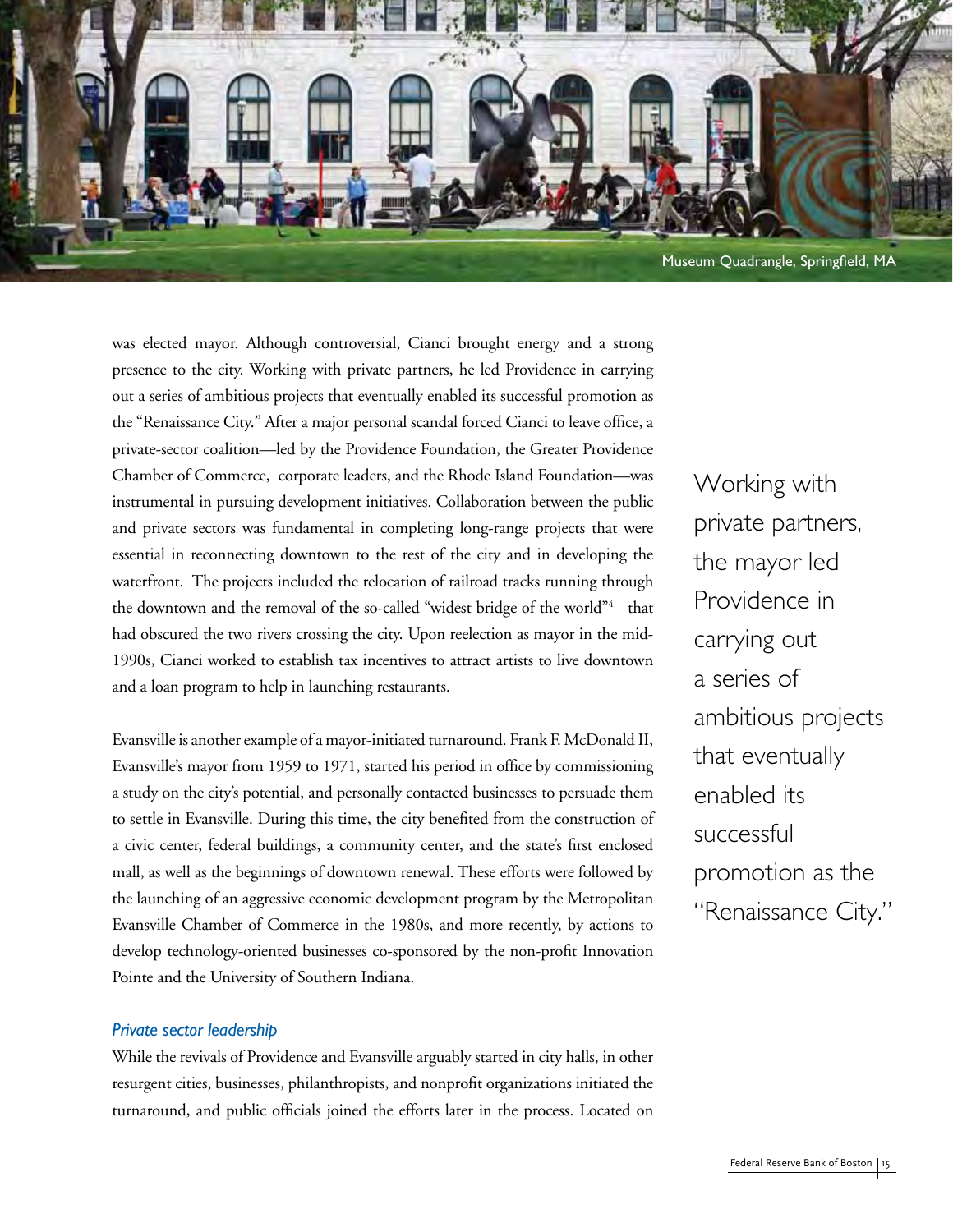

Grand Rapids, one of the resurgent cities in the Midwest, is a prime example of the impact that philanthropists and committed entrepreneurs can have in a city.

Source: U.S. Bureau of the Census. County and City Data Book (1960), Decennial Census (1980 and 2000), American Community Survey (2005–2007).

the west bank of the Hudson River across from Manhattan, Jersey City evolved from being a heavily industrial city in the 1950s to becoming a major financial center by the turn of the century. As employment plummeted in the 1960s and 1970s, job and population declines were accompanied by corruption scandals and soaring crime. Private-sector investors stepped in to take advantage of the city's location and relative affordability. The mid-1980s construction on abandoned waterfront property of the Newport Development, a \$2.5 billion mixed-use community, is widely credited with kicking off Jersey City redevelopment. Over time, more high-rise buildings were constructed, and financial and other professional services job opportunities emerged.

The private sector could not take on the full burden of the Jersey City turnaround, however. Mayor Bret Schundler, in office from 1992 to 2001, is viewed as having changed the course of a city marked by years of corruption and economic decline, "bringing the diverse people of Jersey City together, and moving one of America's formerly most distressed cities forward."5 Business tax incentives offered by the State of New Jersey and public transportation system improvements, including the construction of a \$2.2 billion light rail system in the early 2000s, provided further impetus for firms to locate in the city.

Grand Rapids, one of the resurgent cities in the Midwest, is a prime example of the impact that philanthropists and committed entrepreneurs can have in a city.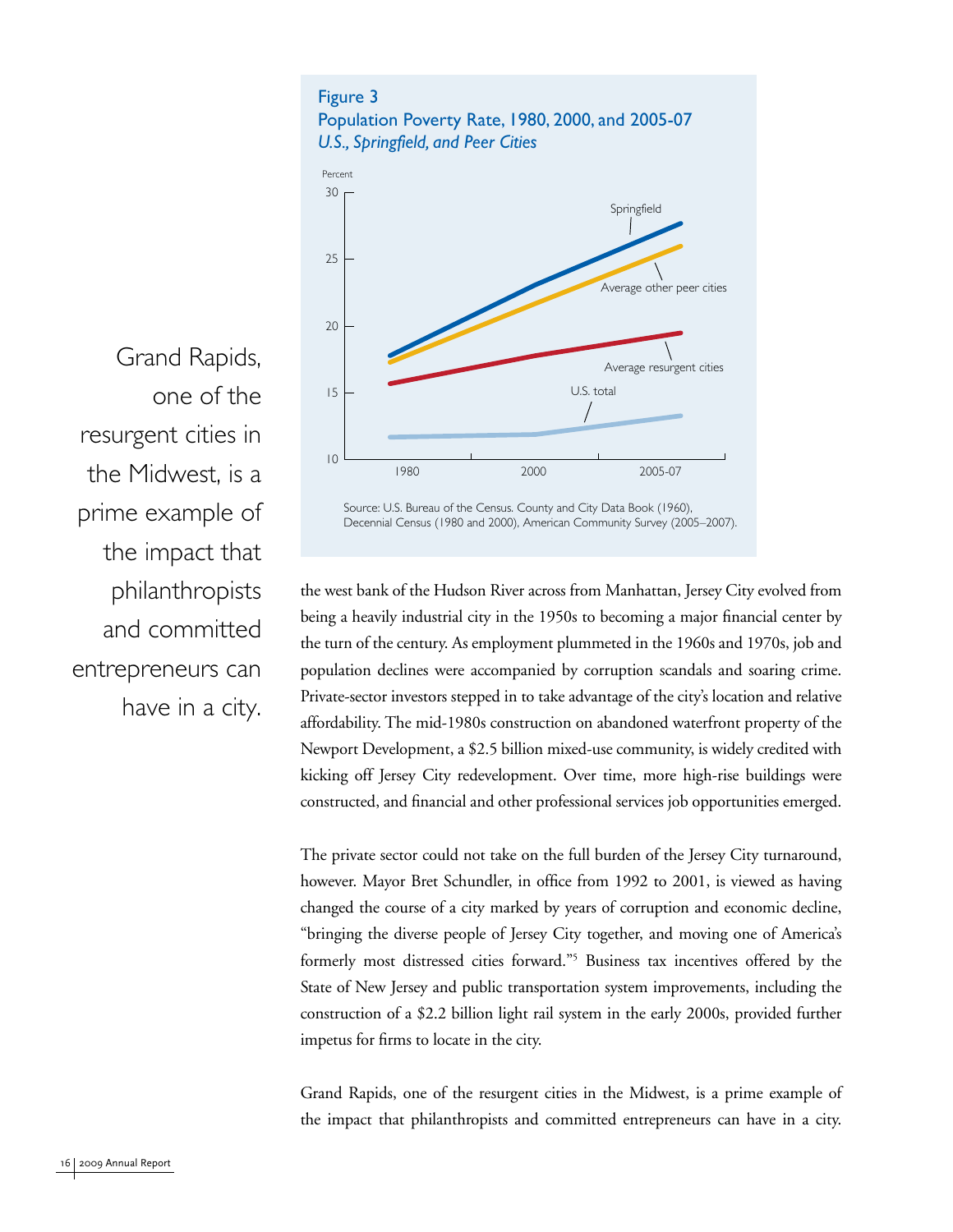Once known as the "Furniture Capital of the World," Grand Rapids has diversified its economy both within and outside the manufacturing sector. A significant early step in turning around the city economy was the development of a health care industry. Jay Van Andel, one of the founders of Amway Corporation, created the Van Andel Institute in 1996 to focus on research pertaining to the genetic and molecular origins of cancer and other diseases. Later on, a number of additional medical facilities and research institutions joined the Institute and the Grand Rapids Medical Education and Research Center to form the "medical mile." More recently, public-private partnerships and donations from the private sector have sparked downtown revitalization in Grand Rapids. Private investments have been viewed as providing risk-sharing and know-how to public projects.

In some of the resurgent cities, chambers of commerce and business organizations have been involved in broad aspects of economic development including education

|                     | White |         |                     | <b>Black</b> | All Other* |                 |  |
|---------------------|-------|---------|---------------------|--------------|------------|-----------------|--|
|                     | 1960  | 2005-07 | 1960                | 2005-07      | 1960       | 2005-07         |  |
| Resurgent cities    |       |         |                     |              |            |                 |  |
| Fvansville          | 93.4  | 86.1    | 6.6                 | 11.7         | 0.0        | 2.2             |  |
| Fort Wayne          | 92.6  | 78.4    | 7.2                 | 15.5         | 0.2        | 6.1             |  |
| <b>Grand Rapids</b> | 91.7  | 68.5    | 8.0                 | 21.1         | 0.3        | 10.4            |  |
| Greensboro          | 74.0  | 52.6    | 25.8                | 39.7         | 0.2        | 7.6             |  |
| Jersey City         | 86.5  | 35.5    | 13.3                | 28.7         | 0.2        | 35.9            |  |
| New Haven           | 85.1  | 45.7    | 14.5                | 36.8         | 0.4        | 17.6            |  |
| Peoria              | 90.5  | 67.8    | 9.3                 | 26.7         | 0.2        | 5.4             |  |
| Providence          | 94.2  | 50.3    | 5.4                 | 15.6         | 0.4        | 34.1            |  |
| Winston-Salem       | 62.9  | 55.0    | 37.1                | 34.7         | 0.0        | 10.3            |  |
| Worcester           | 98.8  | 79.7    | $\vert \cdot \vert$ | 9.0          | 0.1        | $ $ $ $ $ $ $ $ |  |
| Springfield         | 92.3  | 52.4    | 7.5                 | 22.4         | 0.2        | 25.1            |  |
| Peer City Averages  |       |         |                     |              |            |                 |  |
| All cities          | 87.4  | 56.4    | 12.5                | 30.6         | 0.2        | 13.0            |  |
| Resurgent cities    | 87.0  | 62.0    | 12.8                | 24.0         | 0.2        | 4.1             |  |
| Other cities        | 87.6  | 52.9    | 12.3                | 34.7         | 0.2        | 12.4            |  |
| U.S. total          | 88.6  | 75.7    | 10.5                | 12.6         | 0.9        | 11.7            |  |

### Table 2 Racial Composition of Population, 1960 and 2005-07 *Springfield, Peer Cities, and U.S. Total*

\*Asian; American Indian and Alaska Native; Native Hawaiian and Other Pacific Islander; or some other race.

Note: In 2005–07, entries show the number of white-alone and black-alone populations as a percent of total single-race population, with all other and mixed races as the residual.

Source: U.S. Bureau of the Census. American Community Survey (2005–2007).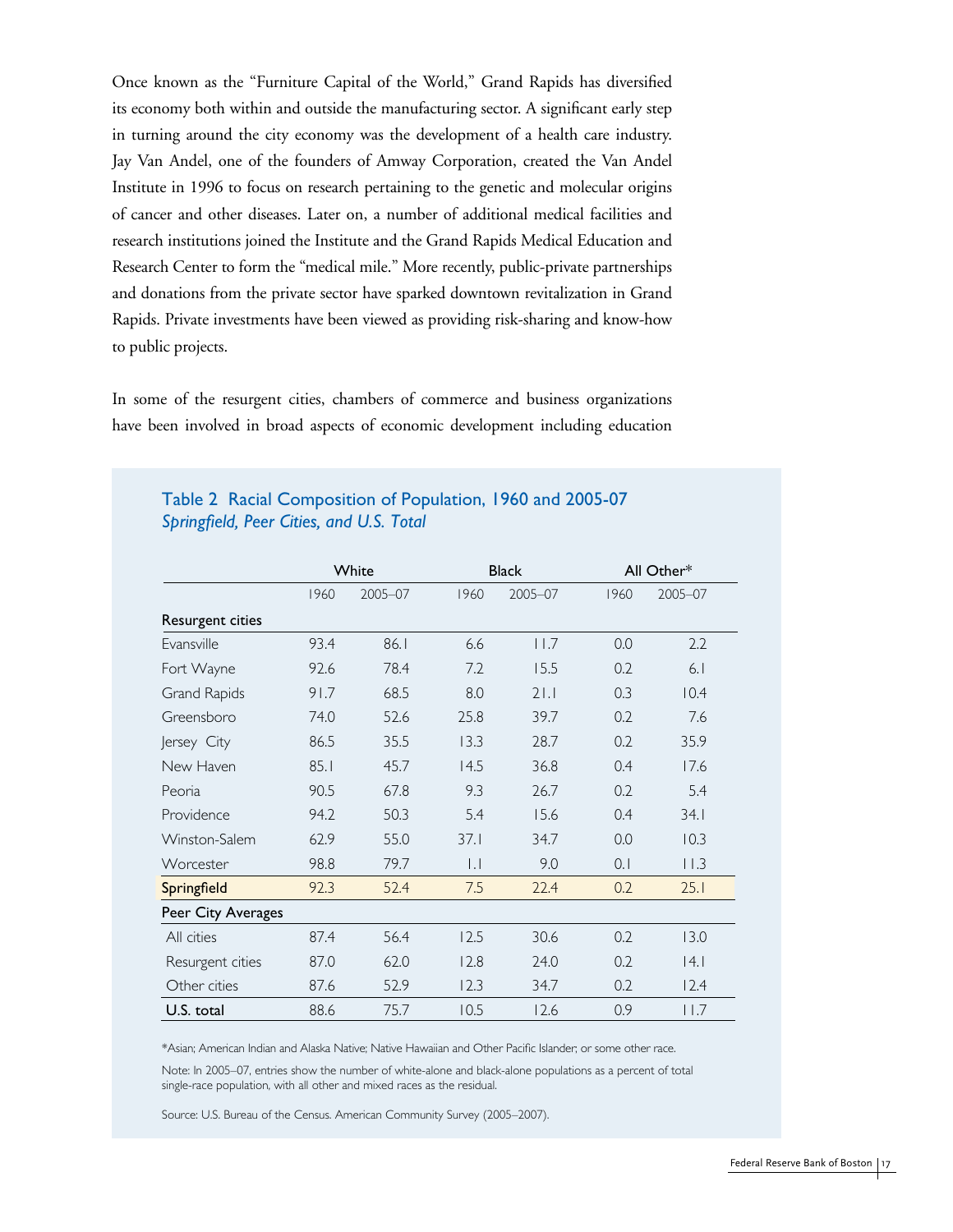and workforce development programs. For instance, the Winston-Salem Chamber of Commerce developed the Blueprint for Technology in 1991, which included initiatives for K-12 public education. The chamber also formed the Winston Works task force that launched a campaign to encourage companies to dedicate at least 1 percent of their discretionary spending to local suppliers.

Although institutional arrangements have varied across cities and over time, the more successful cities now typically have a private, nonprofit organization heading economic development efforts. Such organizations collaborate closely with local chambers of commerce and other nongovernmental entities, but they have broader mandates. Economic development organizations have institutionalized relationships with city government, usually in the form of funding and representation on the board of directors.

For example, in Peoria, a group of civic leaders created the Economic Development Council (EDC) for the Peoria Area in 1981. The EDC attracted new companies

Table 3 Hispanic Share of Population, 1980 and 2005-07 *Springfield, Peer Cities, and U.S. Total*

|                    | 1980      | 2005-07 |
|--------------------|-----------|---------|
| Resurgent cities   |           |         |
| Evansville         | 0.5       | 1.5     |
| Fort Wayne         | 2.2       | 6.8     |
| Grand Rapids       | 3.2       | 16.4    |
| Greensboro         | 0.8       | 6.5     |
| Jersey City        | 18.6      | 27.7    |
| New Haven          | 8.0       | 24.0    |
| Peoria             | $\vert A$ | 2.9     |
| Providence         | 5.8       | 36.0    |
| Winston-Salem      | 0.8       | 12.2    |
| Worcester          | 4.3       | 17.7    |
| Springfield        | 9.1       | 33.6    |
| Peer City Averages |           |         |
| All cities         | 6.2       | 7.1     |
| Resurgent cities   | 4.5       | 15.2    |
| Other cities       | 7.3       | 18.3    |
| U.S. total         | 6.4       | 14.7    |

Source: U.S. Bureau of the Census. Decennial Census (1980), American Community Survey (2005–2007).

Although institutional arrangements have varied across cities and over time, the more successful cities now typically have a private, nonprofit organization heading economic development efforts.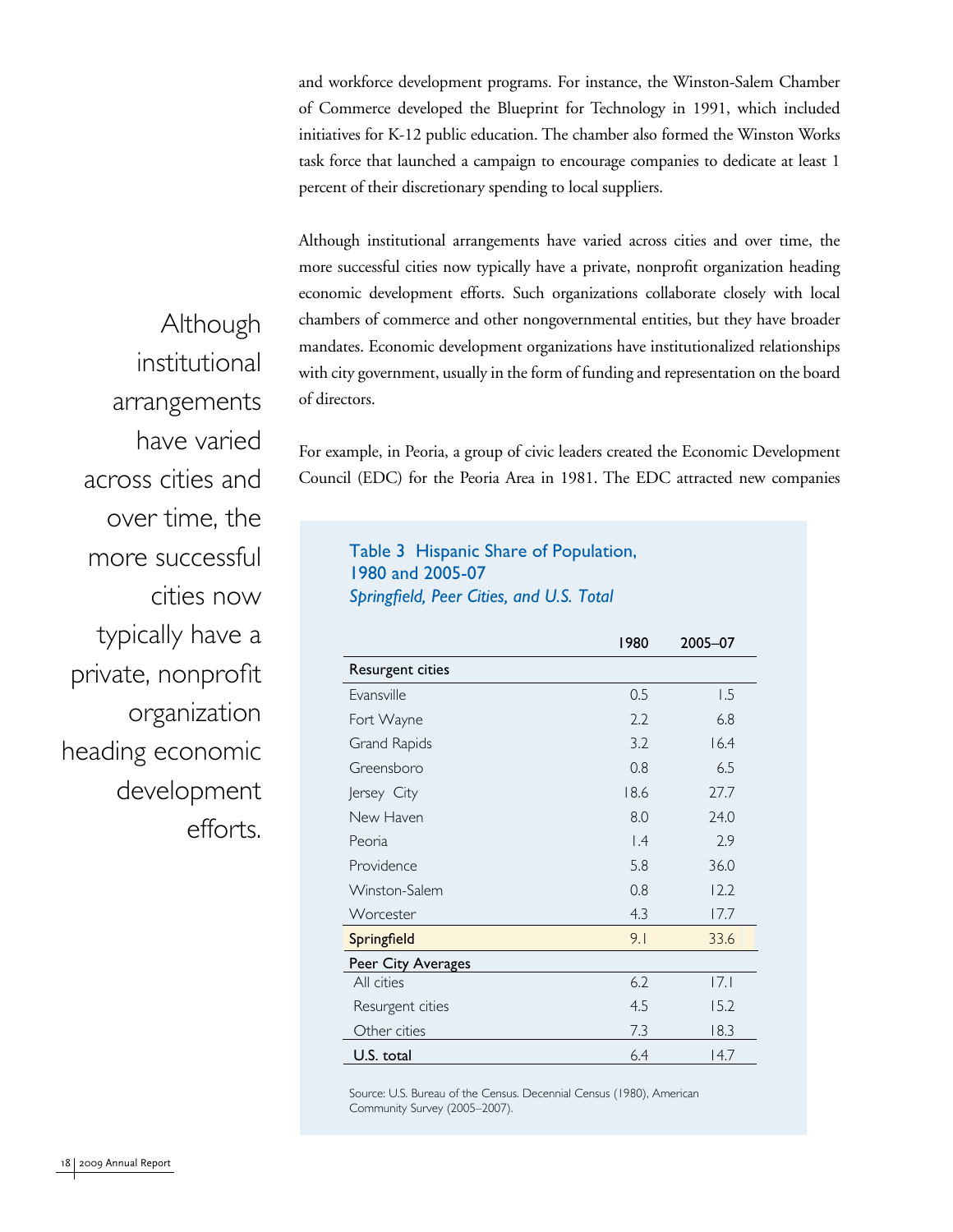Forest Park, Springfield, MA

Federal Reserve Bank of Boston 19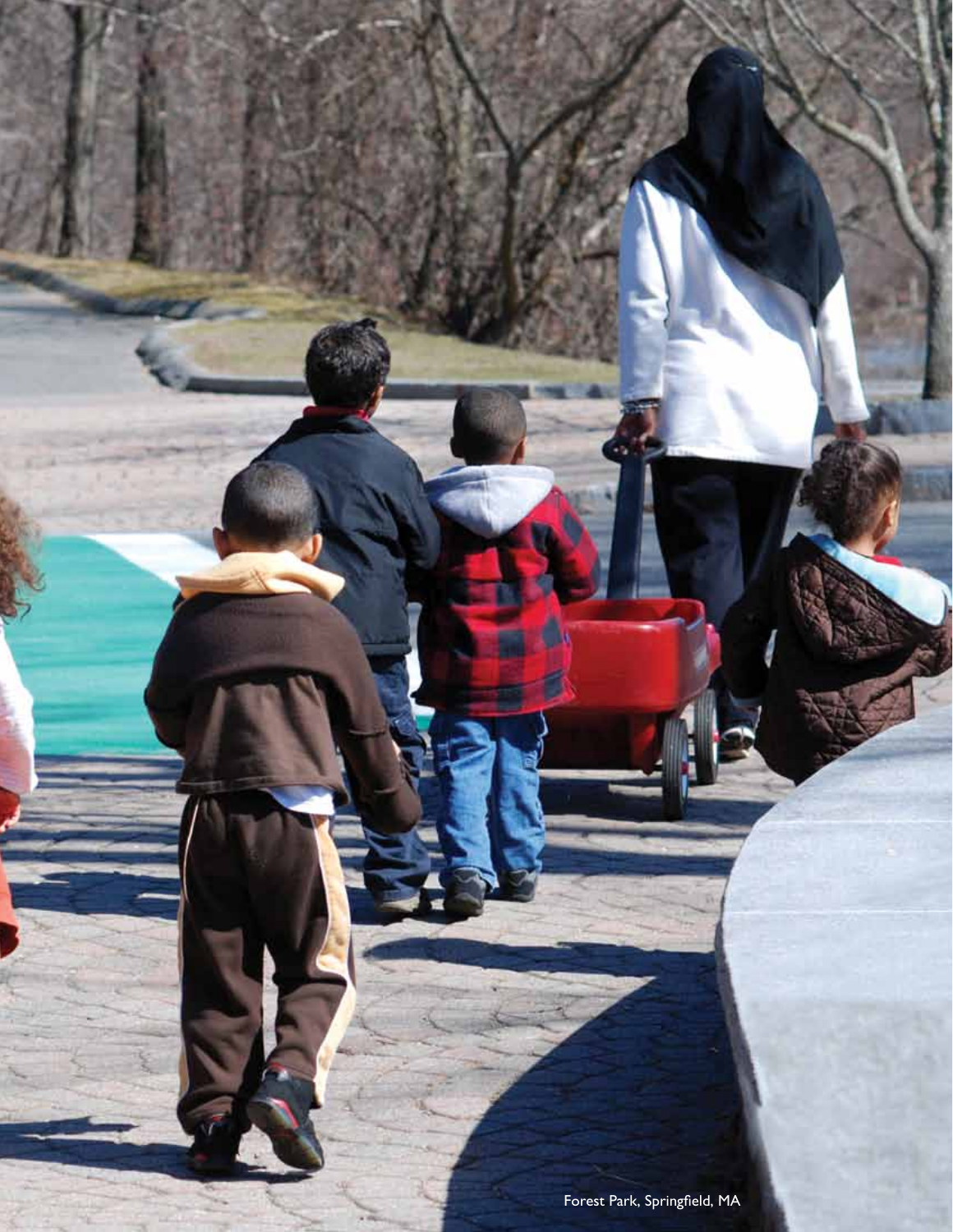

Foundations and groups of civic leaders have played an active role in revitalizing resurgent cities both indirectly . . . and directly by developing programs that contribute to transformation of these cities.

to the area, helped retain existing companies, and worked to ensure that the entire region was involved in economic development strategies. After going through rough times during the recessions of the early 1980s, community leaders, Peoria's mayor, and the private sector (including Caterpillar, the city's largest employer) joined forces to strengthen the EDC. The following year, Caterpillar and other local businesses and civic leaders formed a membership organization called Peoria Next to promote technology-centered development for the city. Through activities such as networking meetings and business incubation, Peoria Next has built up a "knowledge community network" to foster and sustain an intellectual creative class. One early mark of success, growing out of research conducted at Caterpillar, was the founding of battery developer Firefly Energy Inc., co-winner of the 2007 *Wall Street Journal* Technology Innovation Award.

#### *Foundations and nonprofit organizations*

Foundations and groups of civic leaders have played an active role in revitalizing resurgent cities both indirectly through initiating conversations and collaborations between different stakeholders and directly by developing programs that contributed to transformation of these cities.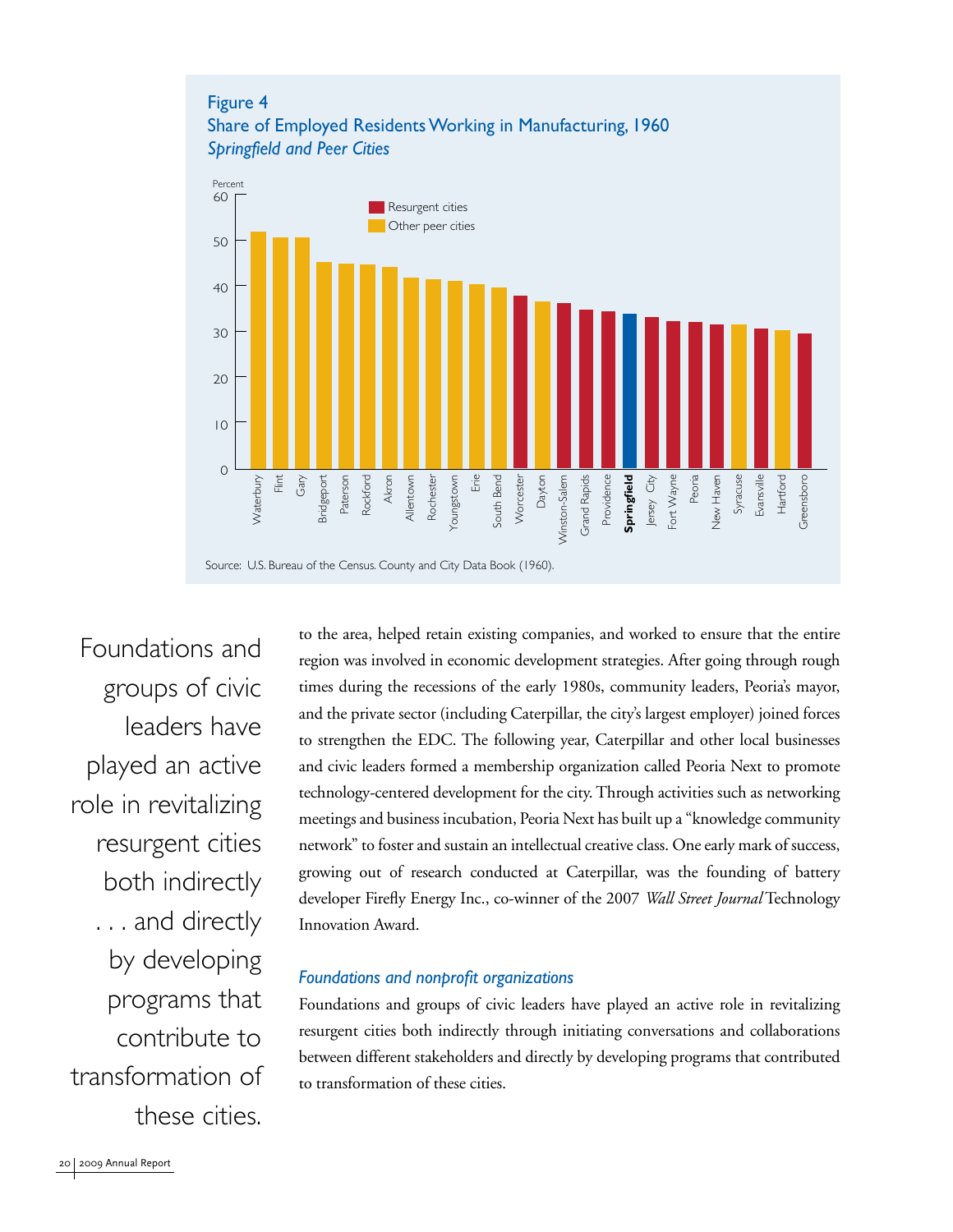In Greensboro, local foundations initiated a collaborative process to determine economic development strategies. In 2000, six local foundations financed a study aimed at evaluating Greensboro's economic prospects. As a result of the study, the foundations created the not-for-profit organization Action Greensboro to coordinate the development-related activities of the city's numerous business and civic groups. Action Greensboro became a major player in development, investing in numerous projects—including parks, job recruitment programs, and downtown revitalization and gauging the progress of the city. In 2008, Greensboro was chosen among *Fortune*  magazine's "100 Best Places to Live and Launch."

### Universities make a difference

With the continued transition to a knowledge-based economy, development strategies increasingly have emphasized improvements to human capital. Educational attainment has improved considerably in resurgent cities. As of 2005– 07, the share of population 25 years and older with a bachelor's degree or more was slightly higher than the national average (see Figure 5). As the resurgent cities demonstrate, institutions of higher education have participated in reinvigorating the cities' economies in their roles as major employers and as educators. The examples of Yale University in New Haven, educational institutions in Greensboro, and university partnerships in Worcester stand out.

Close to 40 percent of employed residents of New Haven work in the education, health care, and social assistance industries. The biomedical sector has become a growing driver of the city's economy, in part thanks to the role of New Haven's educational institutions. In the early 1990s, Yale emerged as the engine of New Haven's revitalization, participating in the city's redevelopment programs (see "Yale University's Changing Role" box). In addition, other local universities such as Southern Connecticut State University and Gateway Community College, together with area businesses, are working with the city's public schools to develop curricula and materials and to provide teacher training related to biotechnology. The state of Connecticut recently matched \$1.5 million in funding provided by private biotechnology and pharmaceutical companies for the "Biobus," a state-of-the-art mobile laboratory that takes biotechnology education on the road.

The *Greensboro News & Record* noted that "universities are the primary players in a key group that includes GTCC [Guilford Technical Community College], public schools and business that will form tighter bonds as Greensboro rebuilds, supplanting the old world dominated by businesses leaders who once met privately."6 In 1996, the *Wall Street Journal* praised Greensboro Community College's job-training curriculum, which was redesigned with the help of area businesses and prepares

With the continued transition to a knowledgebased economy, development strategies increasingly have emphasized improvements to human capital. Educational attainment has improved considerably in resurgent cities.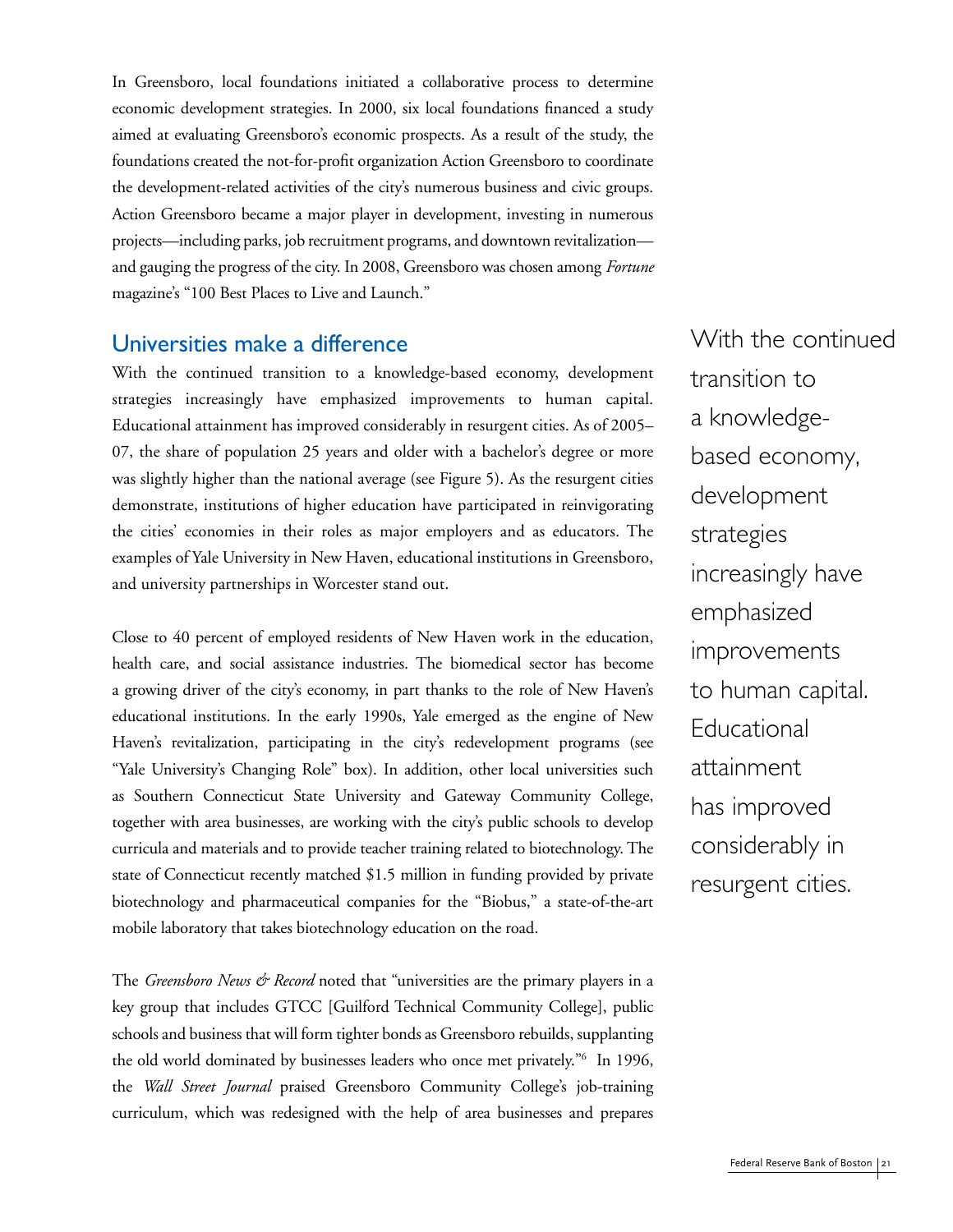students to perform high-tech jobs in auto mechanics, textiles, and other industries. In addition, GTCC offers a Quick Jobs program that provides trainees with the basic skills required to find employment.

In Worcester, educational institutions formed UniverCity Partnership in 2005 to adopt strategies allowing higher education institutions to participate in economic growth by improving local purchasing, employment, real estate development, business incubation, and workforce development. Among its current efforts, the city is looking to attract more technology firms through the Worcester Polytechnic The University Institute Venture Forum. Universities also have also been involved in community

Park Partnership, the result of long-standing collaboration between Clark University and its surrounding community, focuses on neighborhood revitalization.



Source: U.S. Bureau of the Census. County and City Data Book (1960), Decennial Census (1980 and 2000), American Community Survey (2005–2007).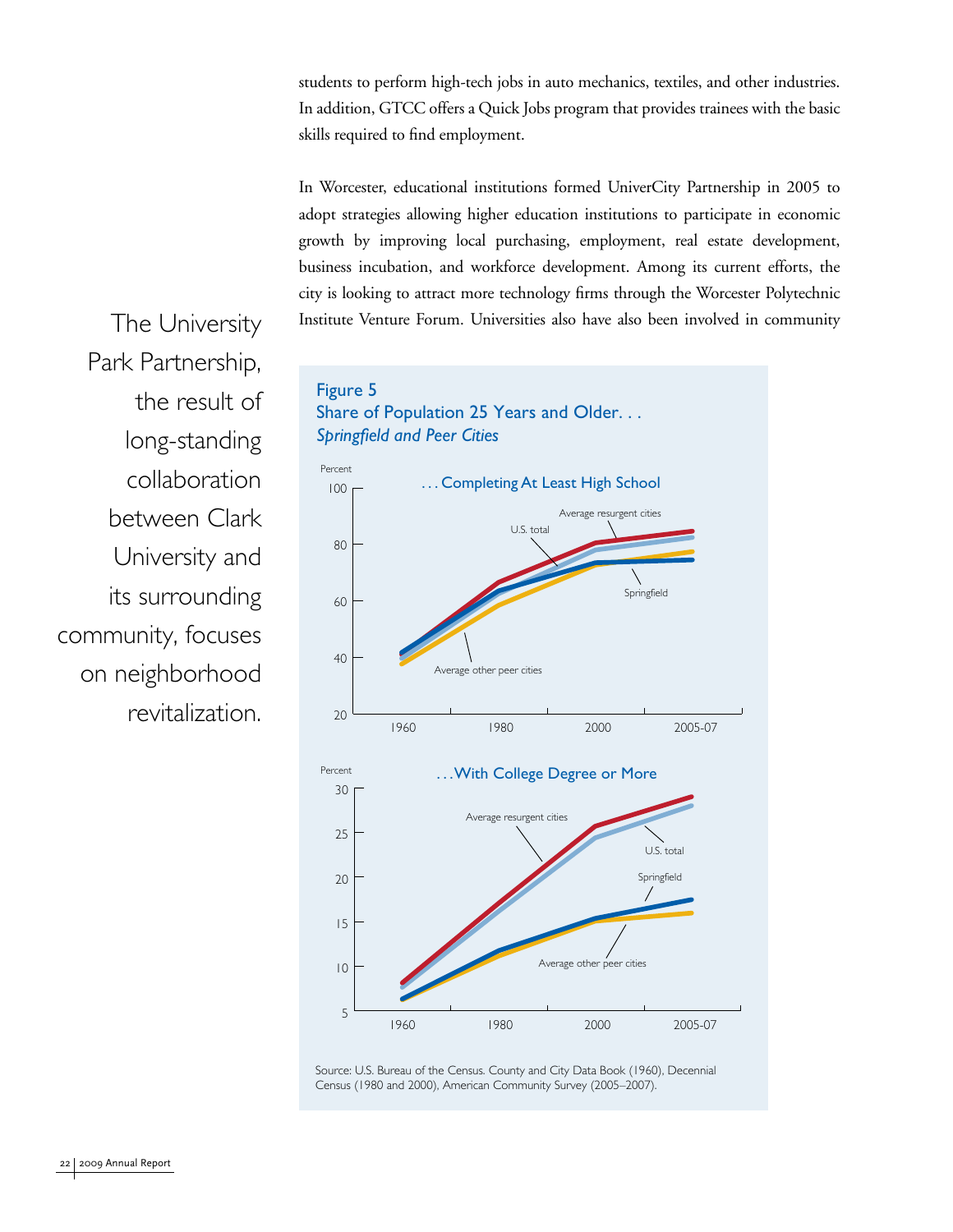

# Yale University's Changing Role

Although Yale University was founded in New Haven over three centuries ago, the university has been deeply involved in fostering New Haven's overall development only in the past few decades. Before that, the University tended to isolate itself from the city's economic troubles, "retreat inside its walls and lock its doors."10

In the mid-1980s, Yale joined city economic development officials and corporate leaders to try to enhance New Haven's service-sector employment. One result was "New Haven 1990," a marketing proposal that grew out of conversations among development, business, and neighborhood representatives, and with experts from other cities that had undertaken similar initiatives, including Baltimore, Boston, and Indianapolis.

In 1991, Yale reached a formal agreement with the city of New Haven that marked a decisive turning point in the university's participation in civic affairs. The university agreed to pay the city \$1.2 million a year (an amount equivalent to over 5 percent of the municipal budget) in recognition of fire protection services, and to put its golf course on the property tax rolls. Under the agreement, Yale also agreed to spend \$50,000 annually for five years to fund The Center for the City, an organization aimed at tapping business, government, and other resources to attack the city's social problems. Yale's initiatives also included funding the following: redevelopment of four deteriorating blocks in the city's retail center; investment in a face-lift for the Broadway shopping strip; creation of a venture capital fund aimed at luring biotechnology companies to the Science Park incubator; payment of an annual \$2,000 stipend (for up to 10 years) to any Yale employee buying a house in the city; and the resources to renovate four vacant storefronts on Park Street to house a Yale police substation and several student programs.<sup>11</sup>

By the mid-1990s, New Haven's economy seemed to be on a firmer footing. Biomedical industry and other projects developed in the city. Nonetheless, development experts see a need to broaden the economic base of the city even further. As an example of recent initiatives, in partnership with Yale University and the business community, the city of New Haven launched an Economic Development Corporation in February 2008 to operate as a one-stop center to attract new businesses and to retain existing businesses.

Yale University, New Haven, CT

In the mid-1980s, Yale joined city economic development officials and corporate leaders to try to enhance New Haven's service-sector employment.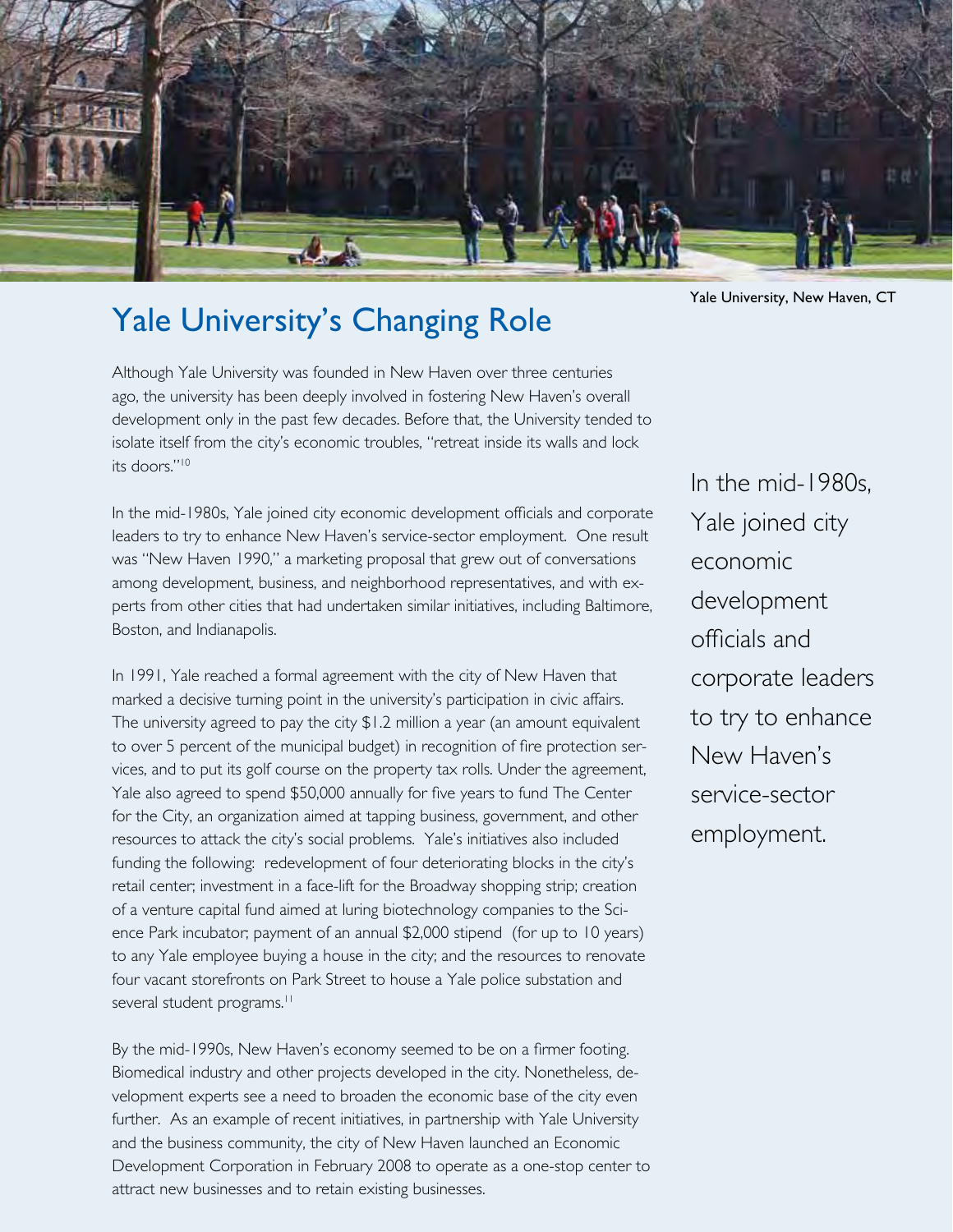# Table 4 Employment by Industry, 2005–07

### *Springfield and Peer Cities*

|                     | Percent of Total Employment of City Residents |               |              |                         |                            |                                          |                         |                   |               |
|---------------------|-----------------------------------------------|---------------|--------------|-------------------------|----------------------------|------------------------------------------|-------------------------|-------------------|---------------|
|                     | Health care and<br>social assistance          | Manufacturing | Retail trade | Educational<br>services | Leisure and<br>hospitality | Professional<br>and business<br>services | Financial<br>activities | Other<br>services | All<br>Other* |
| Resurgent cities    |                                               |               |              |                         |                            |                                          |                         |                   |               |
| Evansville          | 11.9                                          | 16.3          | 14.3         | 5.7                     | $ $   $.4$                 | 8.9                                      | 6.0                     | 6.1               | 19.4          |
| Fort Wayne          | 14.5                                          | 19.6          | $  \  $      | 7.2                     | 9.7                        | 8.1                                      | 6.2                     | 4.3               | 19.2          |
| <b>Grand Rapids</b> | 4.4                                           | 8.1           | $ $ $ $ .6   | 8.7                     | 9.9                        | 9.6                                      | 5.0                     | 5.2               | 17.5          |
| Greensboro          | 2.1                                           | 12.5          | 12.4         | 11.2                    | 0.1                        | 9.0                                      | 8.2                     | 3.3               | 21.2          |
| Jersey City         | 12.7                                          | 6.4           | 8.7          | 7.2                     | 7.6                        | 13.5                                     | 14.3                    | 4.7               | 25.0          |
| New Haven           | 7.1                                           | 9.9           | 10.2         | 20.0                    | 8.3                        | 8.6                                      | 5.1                     | 5.7               | 15.2          |
| Peoria              | 16.3                                          | 15.8          | 10.8         | 8.9                     | 10.5                       | 9.7                                      | 6.3                     | 5.4               | 16.3          |
| Providence          | 14.8                                          | 15.0          | 10.8         | 12.6                    | 12.5                       | 8.5                                      | 6.5                     | 4.3               | 14.9          |
| Winston-Salem       | 15.7                                          | $ $ $ $ .8    | 10.9         | 9.7                     | 9.9                        | 9.5                                      | 7.9                     | 4.8               | 19.7          |
| Worcester           | 16.0                                          | 11.2          | 12.8         | 11.6                    | 9.3                        | 9.1                                      | 6.3                     | 5.1               | 18.7          |
| Springfield         | 19.1                                          | 12.5          | 10.2         | 8.8                     | 9.0                        | 7.4                                      | 6.9                     | 5.0               | 21.0          |
| Peer City Averages  |                                               |               |              |                         |                            |                                          |                         |                   |               |
| All cities          | 16.1                                          | 14.4          | 11.9         | 9.3                     | 9.9                        | 8.6                                      | 6.0                     | 5.0               | 18.9          |
| Resurgent cities    | 14.5                                          | 13.7          | $ $ $ $ .4   | 10.3                    | 9.9                        | 9.5                                      | 7.2                     | 4.9               | 18.7          |
| Other peer cities   | 17.I                                          | 14.8          | 12.2         | 8.7                     | 9.9                        | 8.1                                      | 5.2                     | 5.0               | 19.0          |

\*Natural resources; Construction; Wholesale trade; Transportation and warehousing, and utilities; Information; and Government. Source: U.S. Bureau of the Census. American Community Survey (2005–2007).

> projects. For instance, the University Park Partnership, the result of long-standing collaboration between Clark University and its surrounding community, focuses on neighborhood revitalization.

# Planning and re-evaluating are critical

Leadership and collaboration facilitated long-term planning that allowed the resurgent cities to develop more dynamic economies. Their transformation has proved to be a continuing process, and has required re-evaluating strategies and adapting to ongoing challenges.

### *Long-term planning*

The city of Fort Wayne adopted a long-term economic development strategy in 2001 by working with community leaders and professionals in economic development. The Peoria Civic Federation, primarily composed of the leaders of the region's largest employers, sponsored the Greater Peoria Vision 2020, which was released in 2005 after a two-year planning process. Several community councils oversee the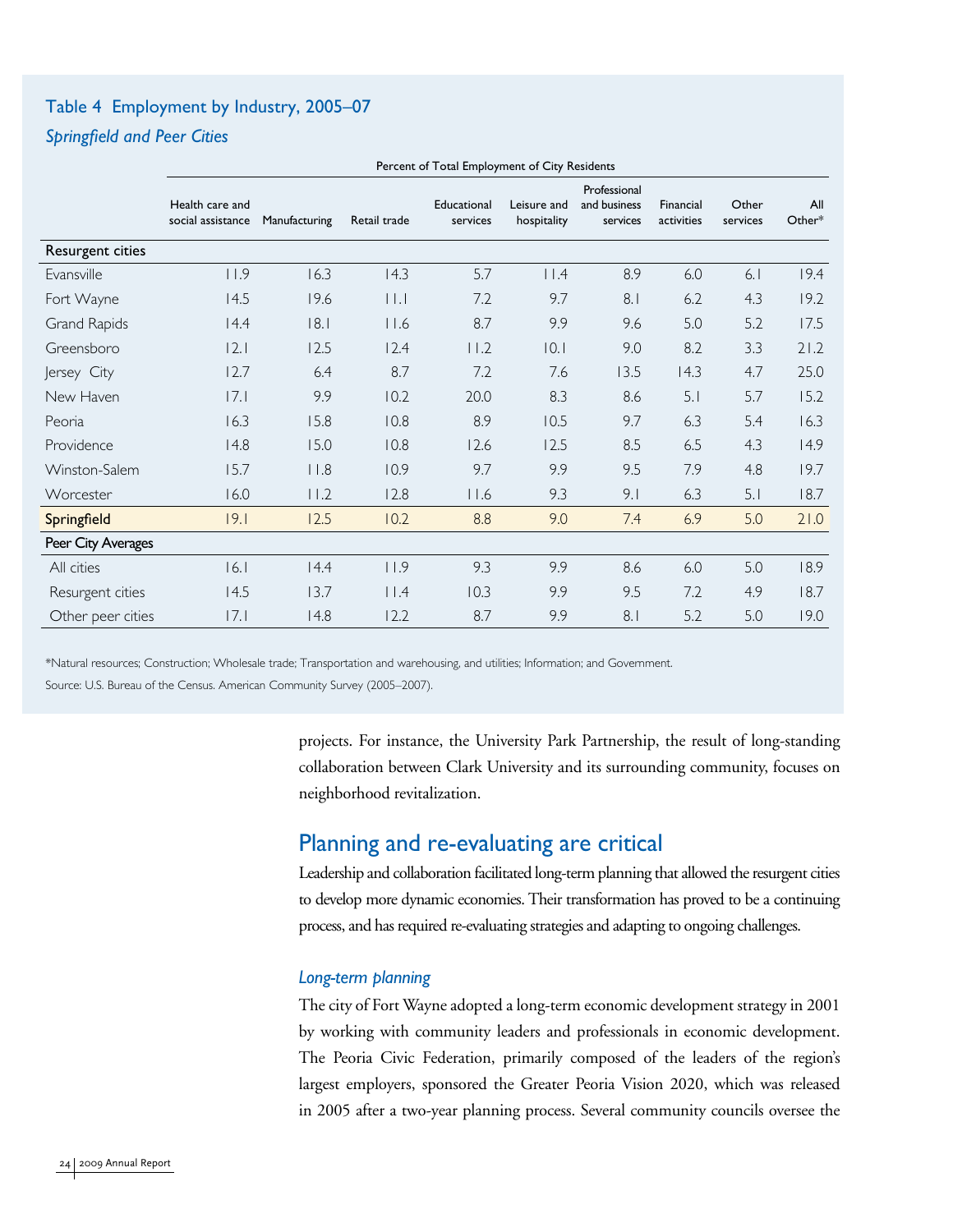implementation of master-plan areas such as quality of life, economic revitalization, youth and education, and leadership. In 2009, the city of Peoria sought community input on an updated comprehensive plan, which develops an overall vision for Peoria's growth and development over the next 10 to 20 years.

Grand Rapids has also benefited from working on long-term development plans and from coordination efforts across sectors. In 1992, the city launched "Voices & Visions," a planning process that involved a wide range of actors from the Grand Rapids City Commission to the Grand Rapids public schools to the private sector. The city's development plans were praised as rooted in community consensus by the National Civic League in 2003.

#### *Continuing adaptation*

The resurgent cities also have illustrated the need to adapt to changing circumstances. In some cases, a given development strategy proved successful in some respects, but not in others. For example, working with the Chamber of Commerce and the University of Massachusetts, Worcester established the Massachusetts Biotechnology Research Institute (MBRI) in the 1980s in order to attract biotech companies. Despite the biotechnology industry boom, the city had to readapt its development approach because biotech companies often employ only small numbers of workers and take a long time to achieve profitability. In 1998, the MBRI changed its name to Massachusetts Biomedical Initiatives, as it launched efforts to attract medical devices companies that could become an important source of jobs.

Another striking feature of resurgent cities' stories is the need for continuing innovations in overall development strategy. In the 1980s, Fort Wayne adapted to the shutdown of its largest employer by attracting investments on the part of other large companies. More recently, however, the city's focus has been on becoming a stronger player in high-tech entrepreneurship. Greensboro succeeded in attracting service jobs, but is now actively recruiting higher paying employers in aerospace technology as a new engine for its economy. Peoria realized in the 1990s that building up its retail and service sectors was insufficient to bring about the desired rate of economic growth. The city turned to new strategies centered on medical research, technology, and entrepreneurship.

## Infrastructure improvements and industry modernization matter

The stories of the resurgent cities involve fundamental shifts in local economies and human and physical infrastructure. Mid-sized cities that were once known for manufacturing items ranging from refrigerators and home furnishings to jewelry

Another striking feature of resurgent cities' stories is the need for continuing innovations in overall development strategy.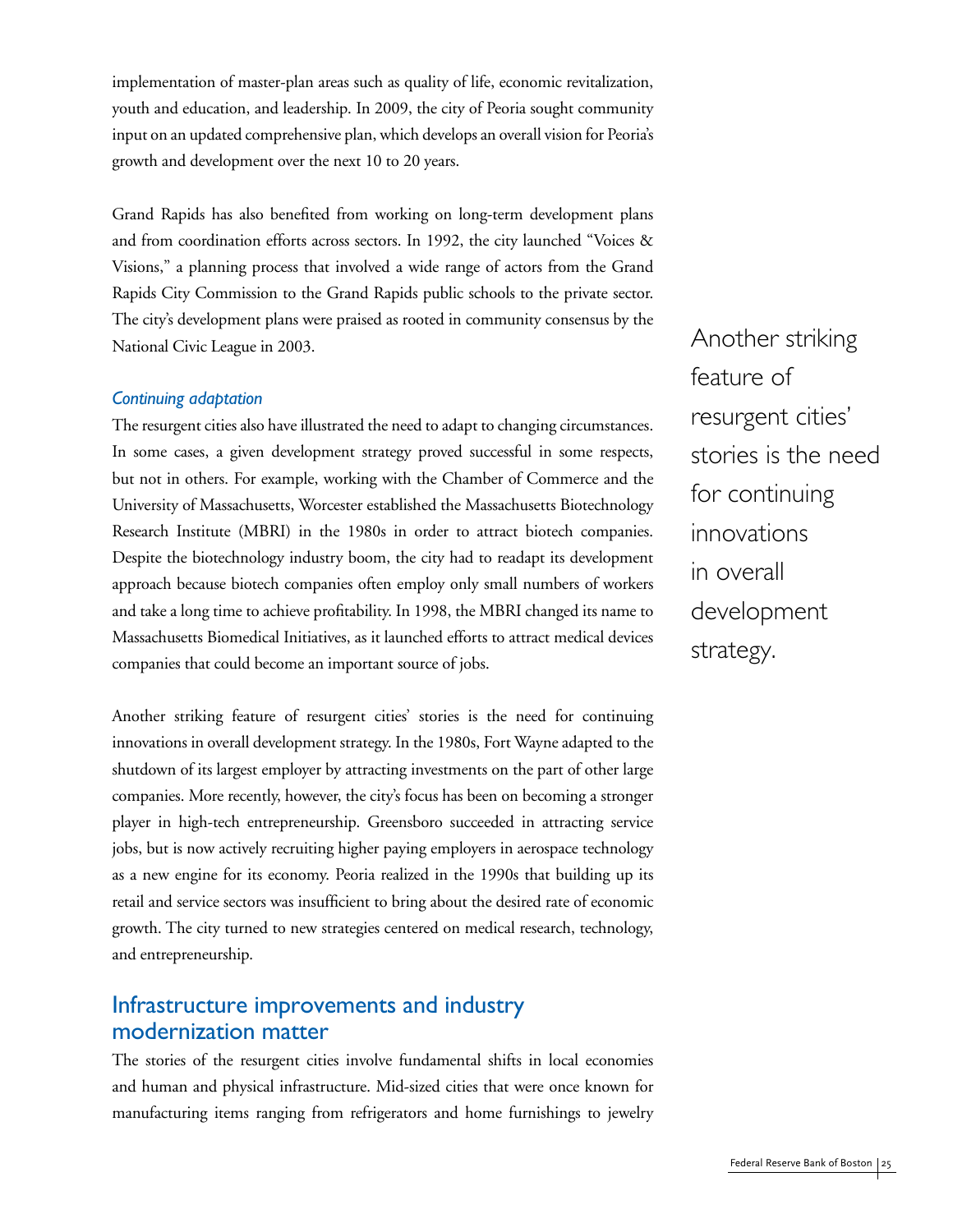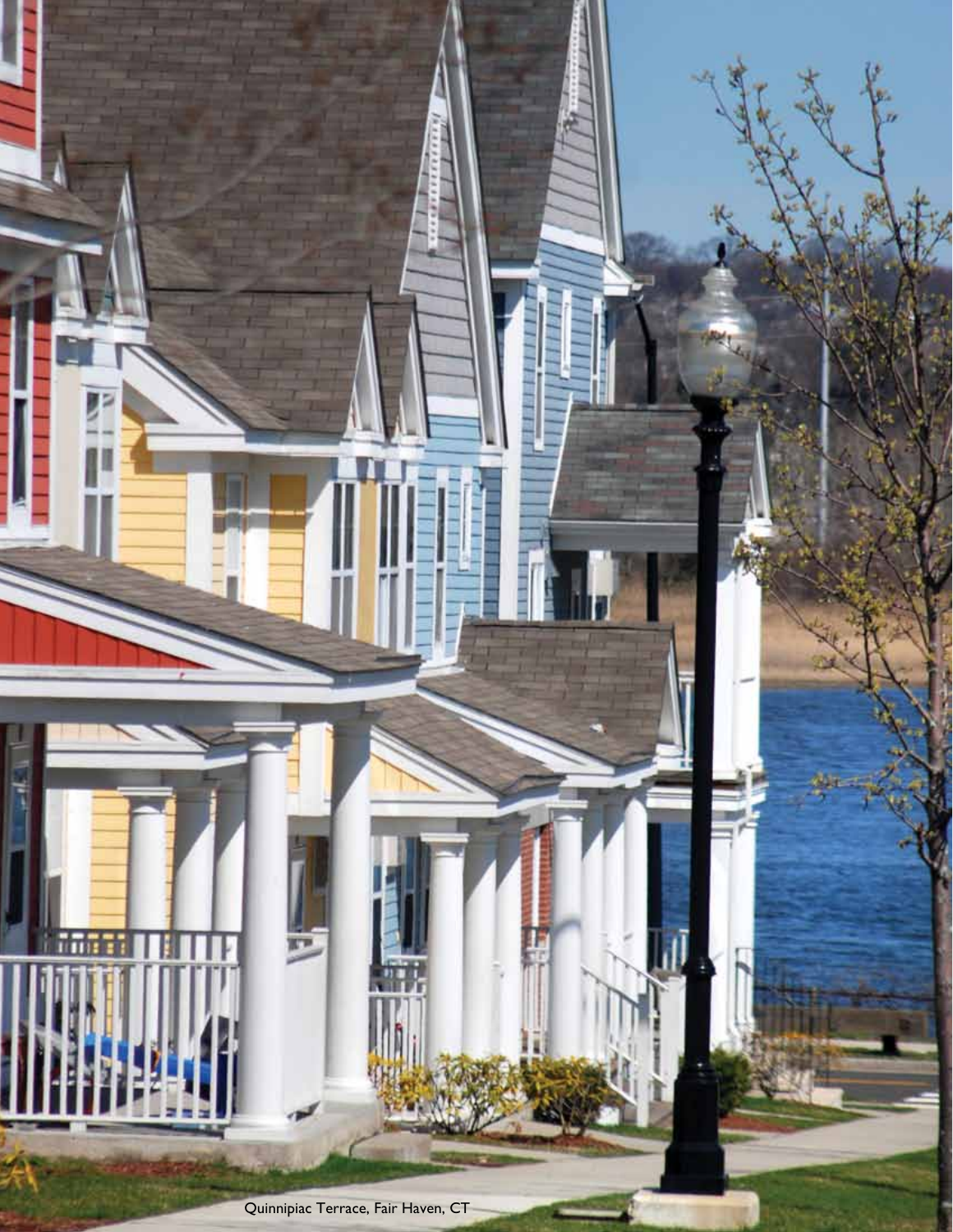and cigarettes have earned new identities. Many have turned to more technologyrelated forms of manufacturing for part of their transformation. Over the course of the last several decades, the resurgent cities have focused on modernizing their transportation and communications infrastructures by expanding regional airports, improving roads, and building high-speed broadband networks. Such infrastructure improvements have been important draws for manufacturing and nonmanufacturing firms alike.

Providence offers the most dramatic example of infrastructure makeovers to reconnect the downtown area with the rest of the city and to redevelop the waterfront. In Greensboro, the opening in 1982 of the Piedmont Triad International Airport terminal just west of the city set off a building boom in the city. By 2002, a "semiconductor cluster" of about 25 companies was thriving near Piedmont Triad International Airport. In Peoria, the state's overhaul of the city's highway system access and the construction of a new terminal at the Peoria International Airport improved manufacturers' and distributors' access to transportation. Transportation improvements in Worcester, such as the establishment of frequent commuter rail service to Boston and direct access to the Massachusetts Turnpike, encouraged new investments in the city.

Resurgent cities have also recognized that downtown revitalization is an important step to create employment and attract residents. Several cities rely on nonprofit organizations exclusively created to develop and implement strategies to revitalize downtown areas. The city of Greensboro relies on the Downtown Greensboro Inc. nonprofit organization focusing entirely on downtown and more specifically on the business improvement district to continue developing the urban core. The Downtown Winston-Salem Partnership, a member and advocacy organization, is the lead organization implementing the downtown plan developed in 2007. Part of the revitalization plan includes the Restaurant Row Program, introduced by the city with federal and state support to help recruit and finance new eateries. The plan also calls for promoting Winston-Salem as the "City of the Arts" and for attracting businesses in the design industry.

Some cities not only built on their traditional strengths, but also succeeded in creating business clusters virtually from scratch. As noted, Grand Rapids set out in the 1990s to become a major center for health care in an initiative that has resulted in the creation of medical facilities and research institutions to form the "Medical Mile." Likewise, Peoria decided to focus on health care and medical technology, and is now gaining recognition as a "major medical powerhouse." Winston-Salem, once known internationally only for tobacco, chose to emphasize Internet connectivity and has gained renown for creativity and intelligence and has become the 11th-largest

Providence offers the most dramatic example of infrastructure makeovers to reconnect the downtown area with the rest of the city and to redevelop the waterfront area.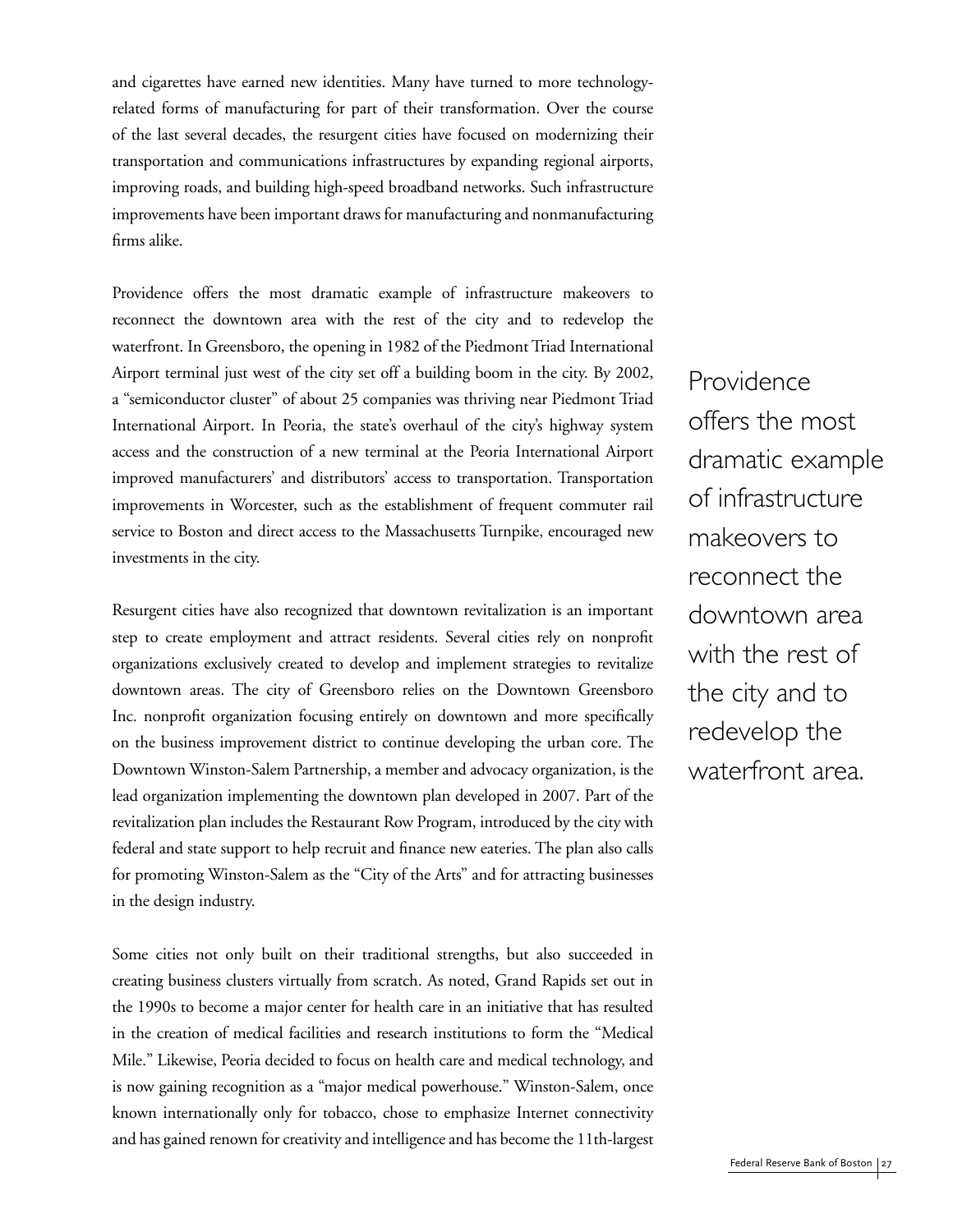banking center in the country, just behind Boston. Jersey City built up a finance cluster starting from a 1960 base that was not much larger than Springfield's. Evansville's tourism industry became an important driver of the economy with the opening and renovation of large convention centers in the early 1990s and the opening of one of the city's largest employers, the Aztar riverboat casino, in 1996.

## Disadvantaged neighborhoods require specific focus

Despite their overall successes, the resurgent cities continue to struggle with extending prosperity to a broader share of their populations. Except for Fort Wayne, all had poverty rates exceeding 17 percent as of 2005–07. Some of the resurgent cities have implemented distinct efforts to improve opportunities for their poor and minority residents, and to narrow the differences between the haves and the havenots. Although they are separate initiatives, these programs often adopt approaches similar to those used to generate prosperity more generally. Most importantly, they involve collaborations.

The Providence Plan, a not-for-profit joint venture of the city of Providence, the state of Rhode Island, the academic community, and the private sector, focuses on children's well-being, workforce development, and community building. Its successful programs include Ready to Learn Providence, YouthBuild Providence, and the Local Learning Partnership.

For many years, the successful redevelopment of Jersey City's waterfront had little in the form of positive spillovers for poor neighborhoods. More recently, neighborhoods have worked with the city in implementing their own economic development projects. Residents of one of Jersey City's poorest neighborhoods, the Martin Luther King Drive, not only participated actively in writing their neighborhood development plan, but also controlled its implementation through a neighborhood development corporation. The plan received national and statewide awards and recognition for its innovative use of community outreach and implementation.

Direct involvement of the community in shaping planning efforts has proved to be important in creating comprehensive long-term strategies. In Grand Rapids, the city and the chamber of commerce have partnered with the Neighborhood Business Alliance (NBA) on several occasions to work on economic development strategies. Made up of representatives from all 20 neighborhood associations, NBA meets monthly to coordinate city-wide services, share best practices, and advocate on issues affecting neighborhood businesses and districts.

Despite their overall successes, the resurgent cities continue to struggle with extending prosperity to a broader share of their populations. Except for Fort Wayne, all had poverty rates exceeding 17 percent as of 2005–07.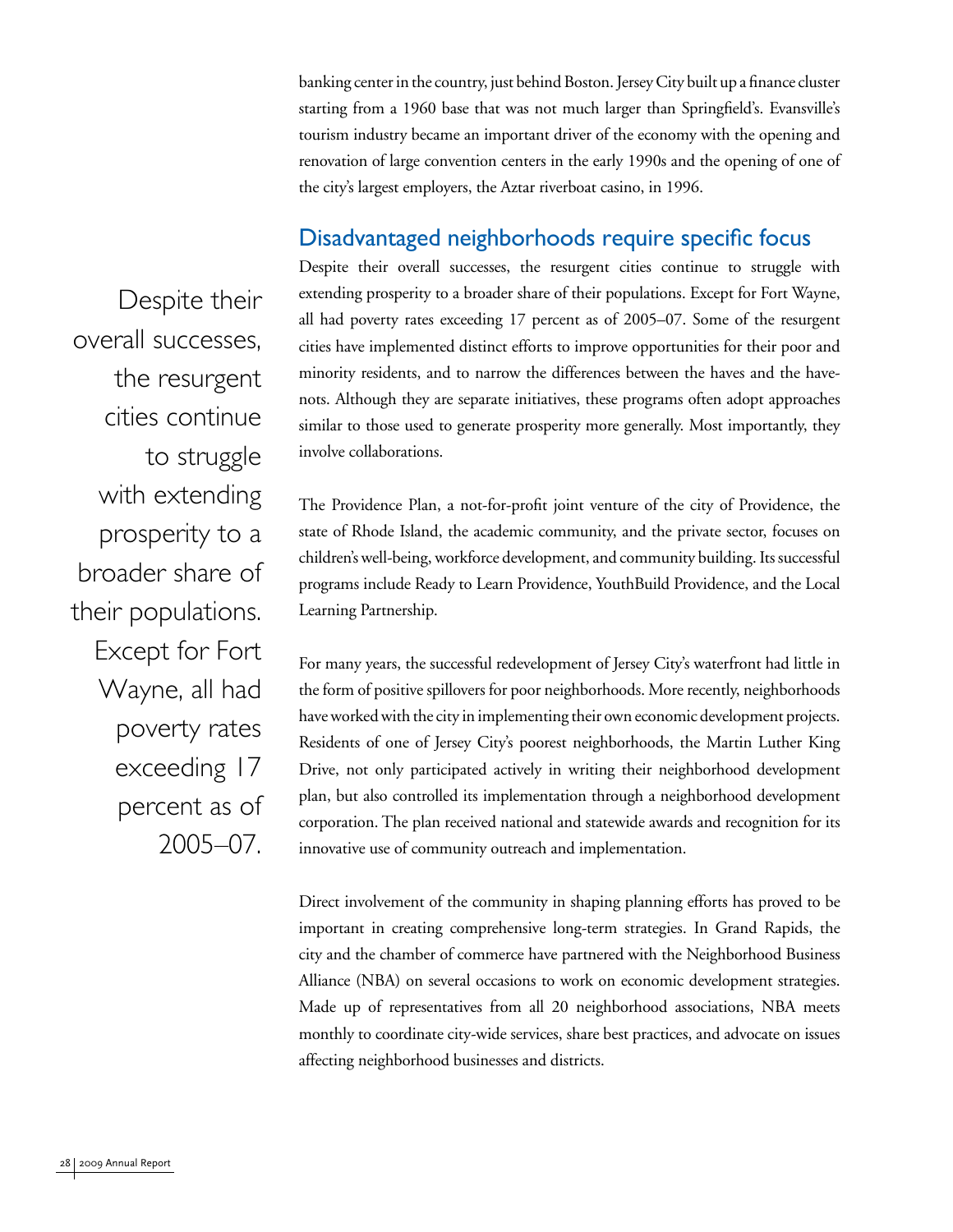

Baystate Medical Center contruction project, Springfield, MA

# Springfield in Transition

Known as the "City of Firsts," Springfield was for many years the center of a prosperous two-hundred-mile industrial corridor in the Connecticut River Valley. Unfortunately, the city has suffered a steep economic decline since the 1960s. The closures of the Springfield Armory in 1968 and the American Bosch metal fabrication factory in 1986 are just two examples of the job losses in the city's manufacturing sector. Since the 1990s, expansion in the health care sector has filled some of the void produced by the departure of industrial jobs, but the city continues to struggle with identifying and attracting other potential sources of job growth within its borders.

In 2004, the dire condition of Springfield's finances prompted the state to appoint a Finance Control Board, which took over municipal spending decisions, focusing mainly on bringing expenditures into line with revenues. The Control Board also worked on strengthening the city's administrative capacity, in preparation for resuming normal municipal operations after the expiration of the Board's term in mid-2009.

In the past five years, organizations in and around Springfield have undertaken a number of initiatives to attract new investment to the area and to revitalize the city. For example, in 2004, the Pioneer Valley Planning Commission started overhauling the earlier Plan for Progress, a blueprint for growth and development of the regional economy.

Acknowledging their essential role in implementing workforce development programs and in creating and attracting businesses, educational institutions have become more active participants in economic renewal strategies. Springfield Technical Community College (STCC), in particular, has been a major contributor. The Entrepreneurial Institute at STCC, created in 1996, provides entrepreneurship education for students of all ages, while the STCC Technology Park has provided technology training and incubated new businesses.

Springfield-based educational institutions such as Springfield College (SC) and American International College (AIC) are also committed to the overall well-being of the city of Springfield and the neighborhoods where they are located. For example, both AIC and SC belong to the State Street Alliance, a large collaboration of institutions and residents overseeing the redevelopment of the major corridor running from downtown Springfield to points east. Based largely on a 2006 report by the Urban Land Institute, numerous revitalization projects are underway in the downtown area. Most recently, five major employers have partnered with the city and with lenders to promote homeownership in Springfield. The "Buy Springfield Now" initiative is modeled on a program started in 2008 to provide homeownership incentives in Worcester.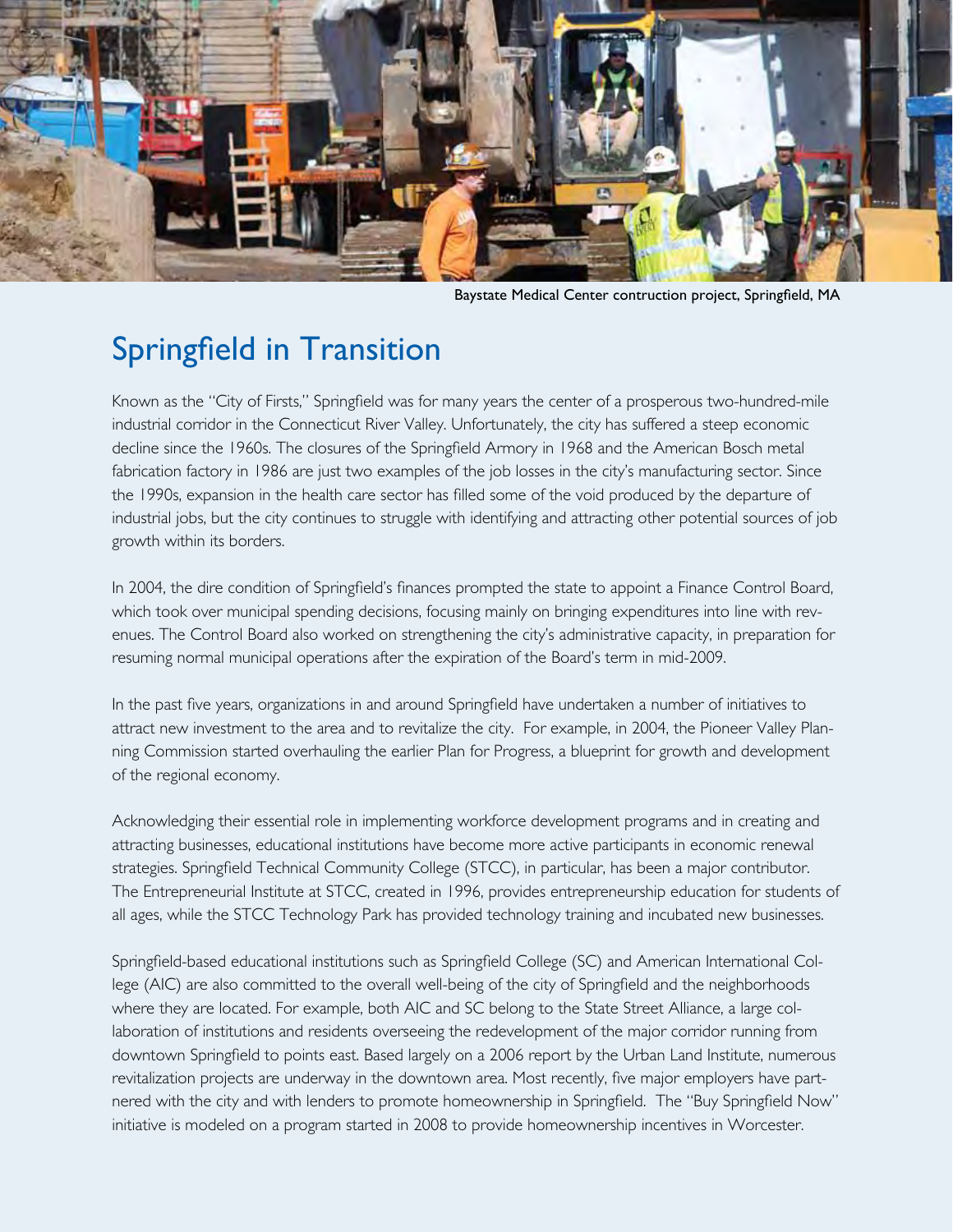## What are next steps for struggling cities?

Fifty years ago, it would have been virtually impossible for either the leaders or the residents of mid-sized U.S. cities to anticipate the full extent of challenges posed by deindustrialization, suburbanization, and other structural and economic changes. Other than starting from comparatively less dependence on manufacturing jobs, the cities that would resurge in later decades did not possess obvious advantages over their peers, however. Resurgence required the emergence of leaders who worked collaboratively with the various constituencies with a stake in economic development. Nonprofit entities—including universities and foundations—have taken active roles in revitalization. Resurgent cities have reinvented themselves, creating new industries and making major improvements to both human and physical capital. They have had to exercise both patience in planning for the long term and flexibility continually to revise these plans as circumstances warranted. For resurgent cities, perhaps the hardest task of all has been extending prosperity to a broader segment of their populations. These efforts have required community building and connecting communities to the other collaborators in economic development.

No research study is capable of laying out the agenda for a struggling city. The Federal Reserve Bank of Boston's "Toward a More Prosperous Springfield, MA" initiative has attempted to lay out reasonable aspirations for mid-sized cities whose economies were once heavily dependent on manufacturing jobs, and to add to the available information concerning the economic development approaches tried by their peers.

Although Springfield has taken constructive steps to turn around its economy (see "Springfield in Transition" box), and undoubtedly so have many of the other cities in the peer group, much work remains. We hope that these cities can adapt the lessons from the resurgent cities to their own situations. They might usefully consider how specific local groups could collaborate or form to promote and implement revitalization. In addition, they might be able to identify selected economic development efforts from their peer cities that have not been tried locally, and that are worth further consideration. Eventually, such actions are likely to lead to new stories of resurgence.

 $3$  Econometric studies have demonstrated that U.S. cities that depended heavily on manufacturing in the past have tended to have relatively low rates of economic growth in recent

<sup>&</sup>lt;sup>1</sup> DeAnna Green, "Springfield, Massachusetts: Old Hill, Six Corners, and the South End neighborhoods," in *The Enduring Challenge of Concentrated Poverty in America: Case Studies from Communities Across the U.S.*, A Joint Project of the Community Affairs Offices of the Federal Reserve System and the Metropolitan Policy Program at the Brookings Institution, 2008. Available at http://www.frbsf.org/cpreport/.

<sup>2</sup> For full details see Yolanda K. Kodrzycki, Ana Patricia Muñoz et. al., "Reinvigorating Springfield's Economy: Lessons from Resurgent Cities," Federal Reserve Bank of Boston Public Policy Discussion Paper No. 09-6, 2009. Available at http://www.bos.frb.org/economic/ppdp/2009/ppdp0906.htm.